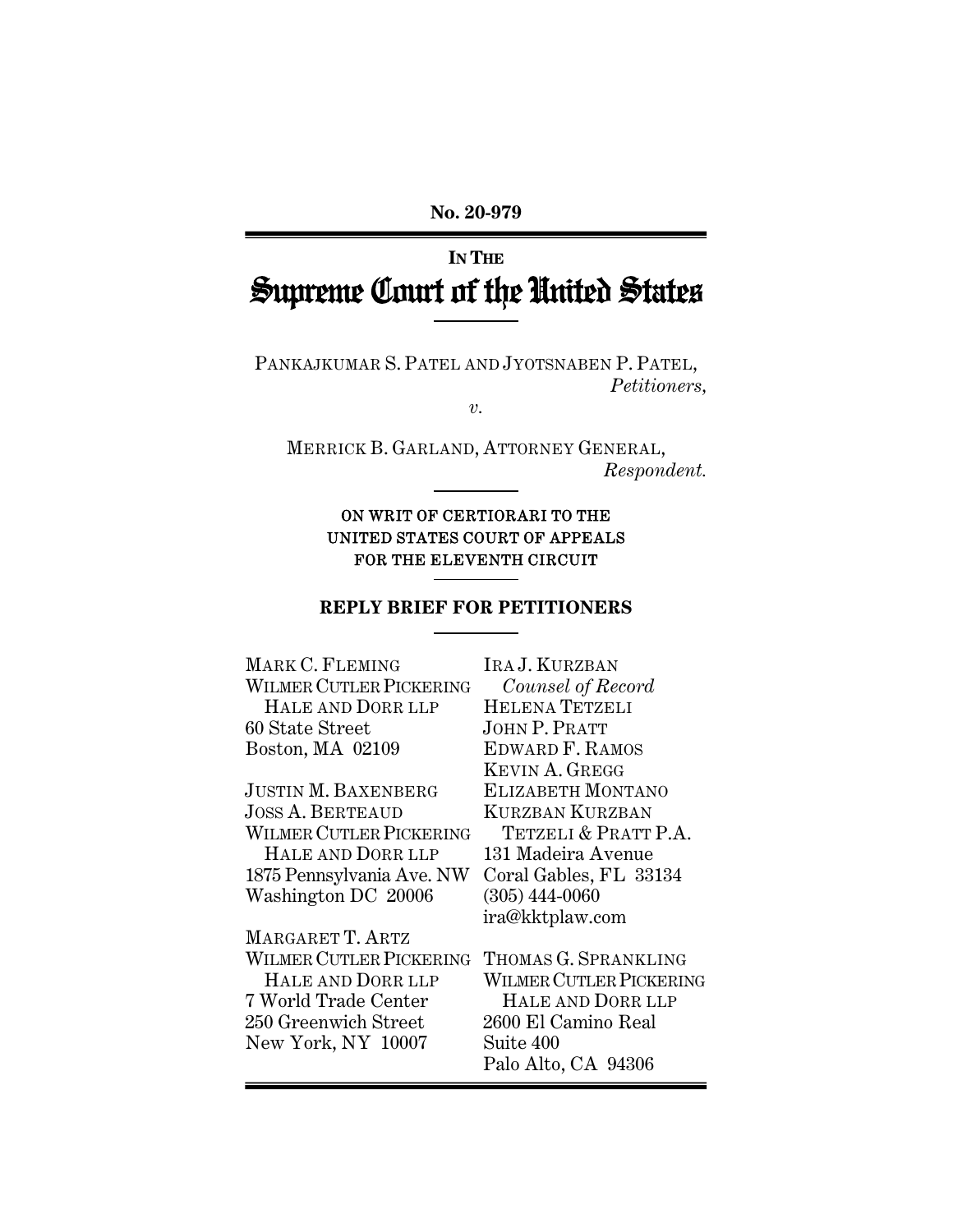# **TABLE OF CONTENTS**

| Page                                                                                                                    |  |
|-------------------------------------------------------------------------------------------------------------------------|--|
|                                                                                                                         |  |
|                                                                                                                         |  |
| SUBSECTION $1252(a)(2)(B)(i)$ Is BEST READ TO<br>BAR REVIEW ONLY OF THE ULTIMATE<br>JUDGMENT WHETHER TO GRANT RELIEF TO |  |
| A. The Text Of Subsection (B)(i) Supports                                                                               |  |
|                                                                                                                         |  |
| 2. "Regarding The Granting Of Relief" 9                                                                                 |  |
| B. Section $1252(a)(2)$ 's Broader Statutory<br>Context And History Support                                             |  |
| C. The Canons Of Construction Support                                                                                   |  |
| D. Amicus's Reliance On Legislative<br>History And Policy Considerations Is                                             |  |
|                                                                                                                         |  |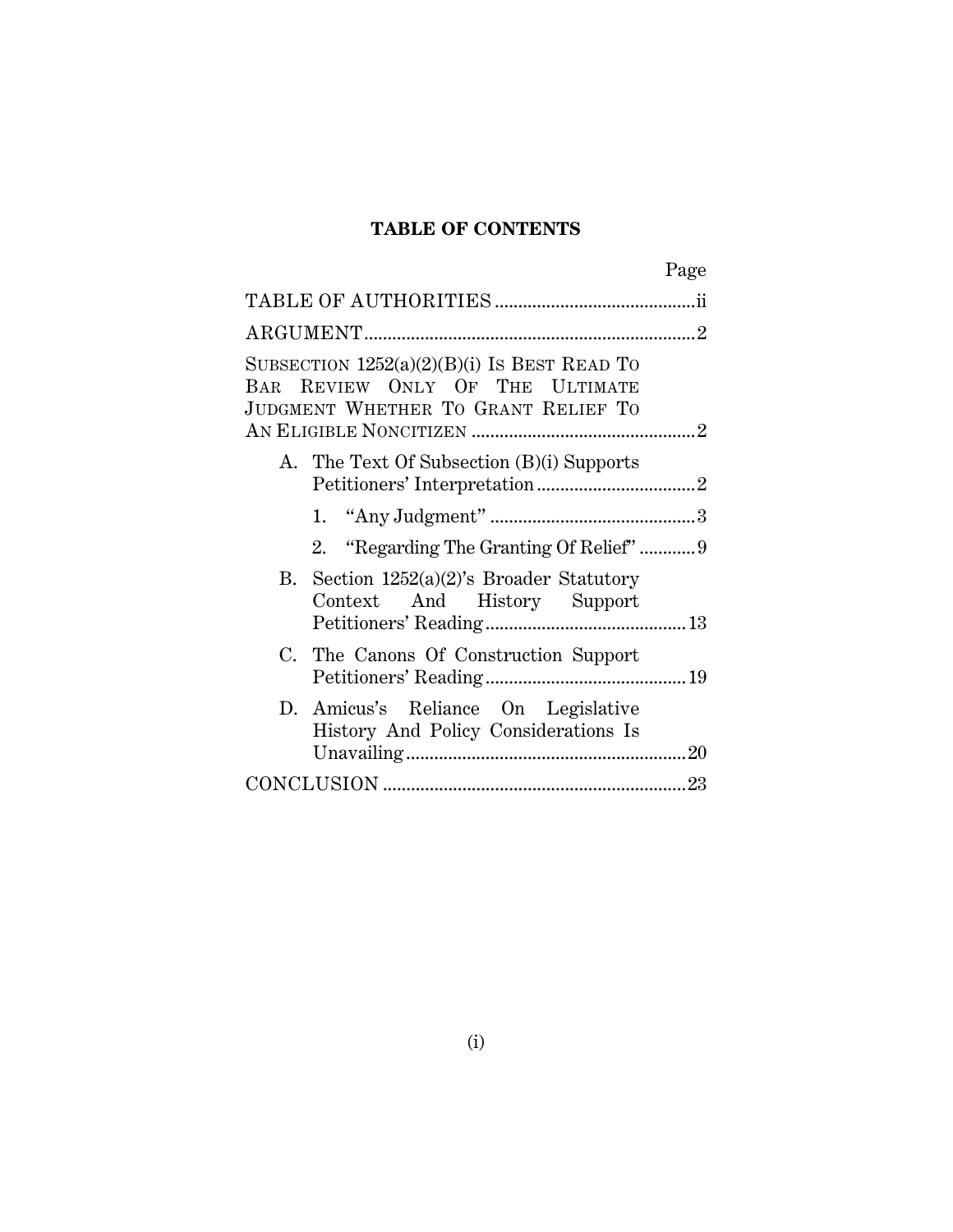# **TABLE OF AUTHORITIES**

# **CASES**

Page(s)

| Abuelhawa v. United States, 556 U.S. 816                                          |
|-----------------------------------------------------------------------------------|
| Akinyemi v. INS, 969 F.2d 285 (7th Cir. 1992)11                                   |
| Anderson v. City of Bessemer, 470 U.S. 564                                        |
|                                                                                   |
| Block v. Community Nutrition Institute,                                           |
| California Division of Labor Standards<br>Enforcement v. Dillingham Construction, |
| Consumer Product Safety Commission v. GTE                                         |
|                                                                                   |
| Department of Commerce v. New York,                                               |
| Diaz-Resendez v. INS, 960 F.2d 493 (5th Cir.                                      |
| <i>Drobny v. INS, 947 F.2d 241 (7th Cir. 1991) 11</i>                             |
| Espinoza v. INS, 991 F.2d 1294 (7th Cir. 1993) 11                                 |
| Etemadi v. Garland, 12 F.4th 1013 (9th Cir.                                       |
|                                                                                   |
|                                                                                   |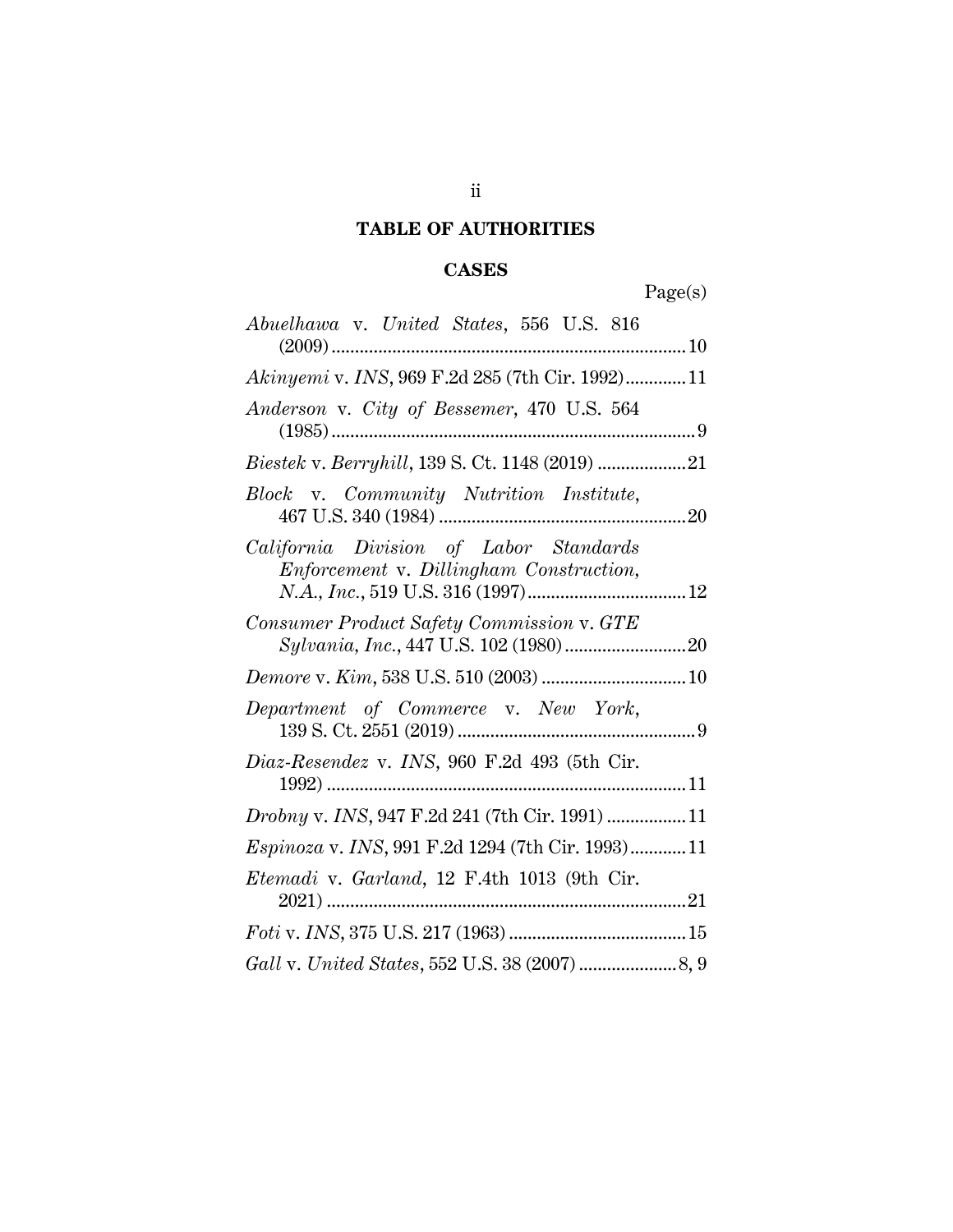# **TABLE OF AUTHORITIES—Continued**

|     | c |
|-----|---|
| aoe |   |

| Garcia-Torres v. Holder, 660 F.3d 333 (8th Cir.                                             |
|---------------------------------------------------------------------------------------------|
| Georgiu v. INS, 90 F.3d 374 (9th Cir. 1996) 11                                              |
| Guerrero-Lasprilla v. Barr, 140 S. Ct. 1062                                                 |
| Guillen-Garcia v. INS, 999 F.2d 199 (7th Cir.                                               |
|                                                                                             |
|                                                                                             |
|                                                                                             |
| Kahn v. INS, 36 F.3d 1412 (9th Cir. 1994) 11                                                |
| Kirtsaeng v. Wiley & Sons, Inc., 568 U.S. 519                                               |
| <i>Kucana v. Holder</i> , 558 U.S. 233 (2010)1, 5, 6, 13, 14, 15                            |
| <i>Limani</i> v. <i>Mukasey</i> , 538 F.3d 25 (1st Cir. 2008)21                             |
| Matter of Arai, 13 I. & N. Dec. 494 (BIA 1970)  11                                          |
| Nasrallah v. Barr, 140 S. Ct. 1683 (2020)  18                                               |
| National Association of Manufacturers v.<br>Department of Defense, 138 S. Ct. 617           |
| Reno v. American-Arab Anti-Discrimination                                                   |
| Sall v. Gonzales, 437 F.3d 229 (2d Cir. 2006)  21                                           |
| State Farm Fire & Casualty Co. v. United<br>States ex rel. Rigsby, 137 S. Ct. 436 (2016) 15 |

iii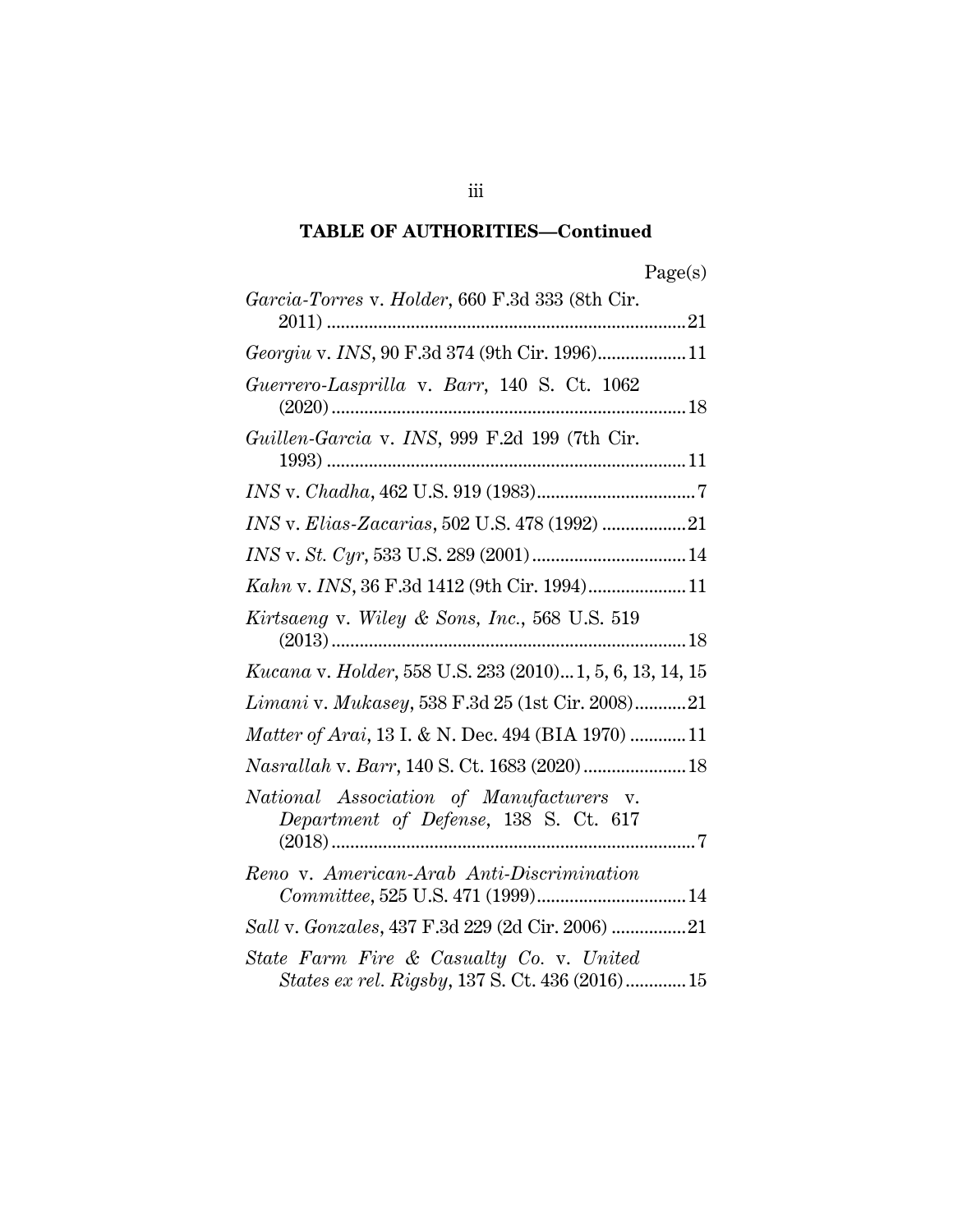# **TABLE OF AUTHORITIES-Continued**

| Yepes-Prado v. INS, 10 F.3d 1363 (9th Cir. |  |  |  |  |
|--------------------------------------------|--|--|--|--|
|                                            |  |  |  |  |

# STATUTORY PROVISIONS

| 8 U.S.C. |  |
|----------|--|
|          |  |
|          |  |
|          |  |
|          |  |
|          |  |
|          |  |
|          |  |
|          |  |
|          |  |

# **LEGISLATIVE MATERIALS**

|--|--|--|--|

# **OTHER AUTHORITIES**

| Oxford English Dictionary (2d ed. 1989),<br>https://www.oed.com/oed2/00124510 4         |  |
|-----------------------------------------------------------------------------------------|--|
| TRAC Reports, Inc., https://trac.syr.edu/<br>immigration/reports/631/ (visited Nov. 18, |  |
| Webster's New International Dictionary of the<br>English Language Unabridged (2d ed.    |  |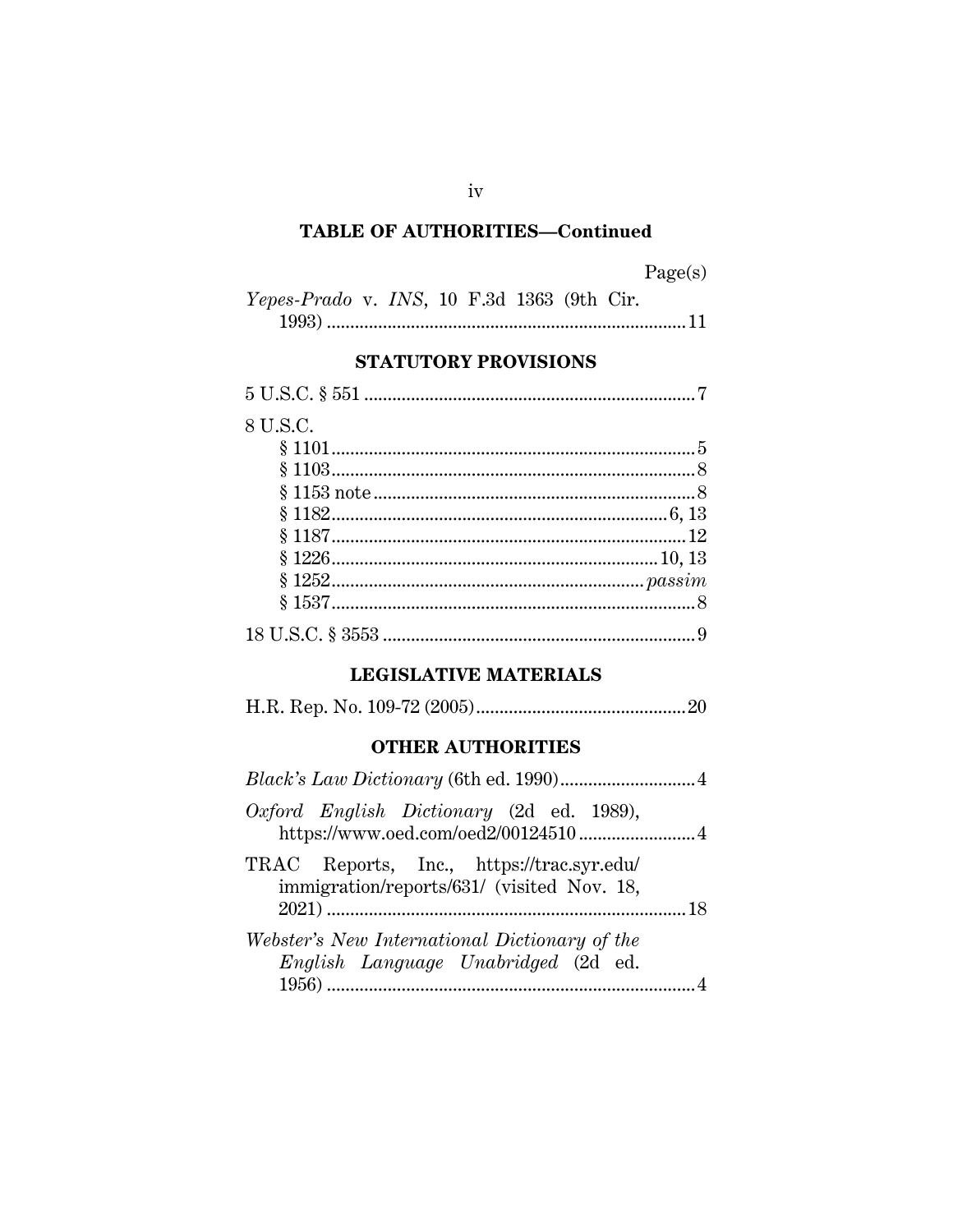# **TABLE OF AUTHORITIES—Continued**

Page(s)

| Webster's Third New International Dictionary                                           |  |
|----------------------------------------------------------------------------------------|--|
| of the English Language Unabridged                                                     |  |
|                                                                                        |  |
| U.S. Citizenship and Immigration Services,<br>I-485 Applications to Register Permanent |  |
| <i>Residence or Adjust Status</i> , https://                                           |  |
| www.uscis.gov/sites/default/files/document                                             |  |
| /reports/I485_performancedata_fy2021_qtr                                               |  |
|                                                                                        |  |

v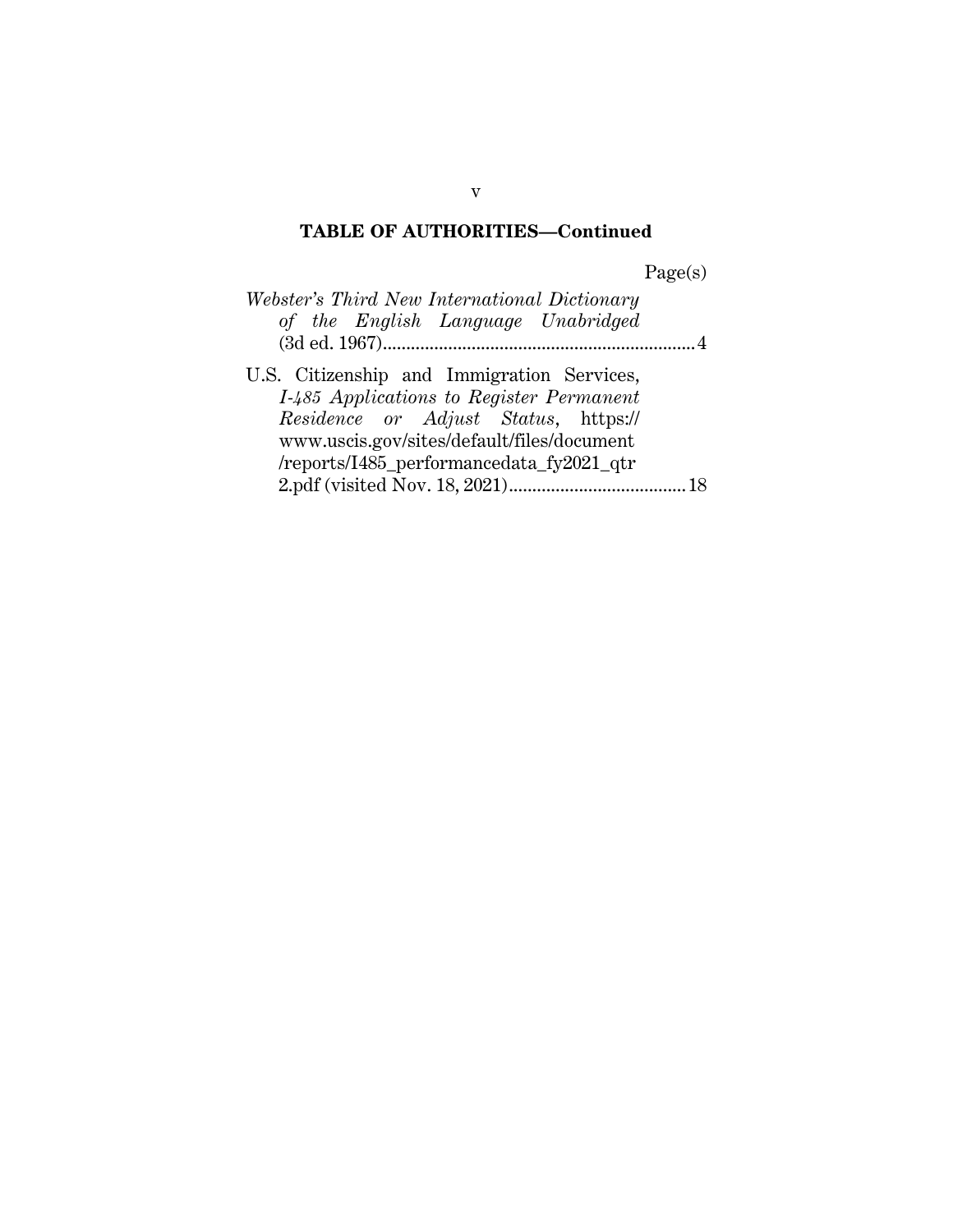The focus of 8 U.S.C.  $\frac{1252(a)(2)(B)(i)}{2}$  is "any judgment regarding the granting of relief." Yet neither the government nor the Court-appointed amicus gives any meaning to the words "regarding the granting of relief." Amicus's and the government's chief response is to pluck the word "regarding" out of its context and argue that it generally has an expanding effect. They do not deny, however, that this approach still treats the entire phrase "regarding the granting of relief" as surplusage.

By contrast, Petitioners have explained what the phrase means: It limits the category of "judgments" that are made unreviewable. In other words, the statute does not apply to "any judgment" full stop, but only to any judgment "regarding the granting of relief" *i.e.*, the determination whether to actually "grant[] … relief" to an eligible noncitizen.

Thus, the natural reading of subsection (B)(i) is, as this Court has already recognized, that it bars review of "decisions … made discretionary by legislation," *Kucana* v. *Holder*, 558 U.S. 233, 246-247 (2010). The phrase "regarding the granting of relief" identifies the specific type of discretionary decisions at issue—those that make the final call whether to grant one of the five enumerated forms of relief. This reading of subsection (B)(i) does real work, because such final-step rulings were judicially reviewable (and often reversed) before IIRIRA's enactment. *See* Pet. Br. 9.

Amicus also considers "judgment" in isolation. But amicus cannot settle on a single definition for that word, venturing "a 'decision'" (Br. 23); a "judicial decision or order in court" (Br. 24); a ruling that "subsumes all subsidiary determinations" (Br. 25); and, conversely, a ruling that "is distinct from the underlying reasons"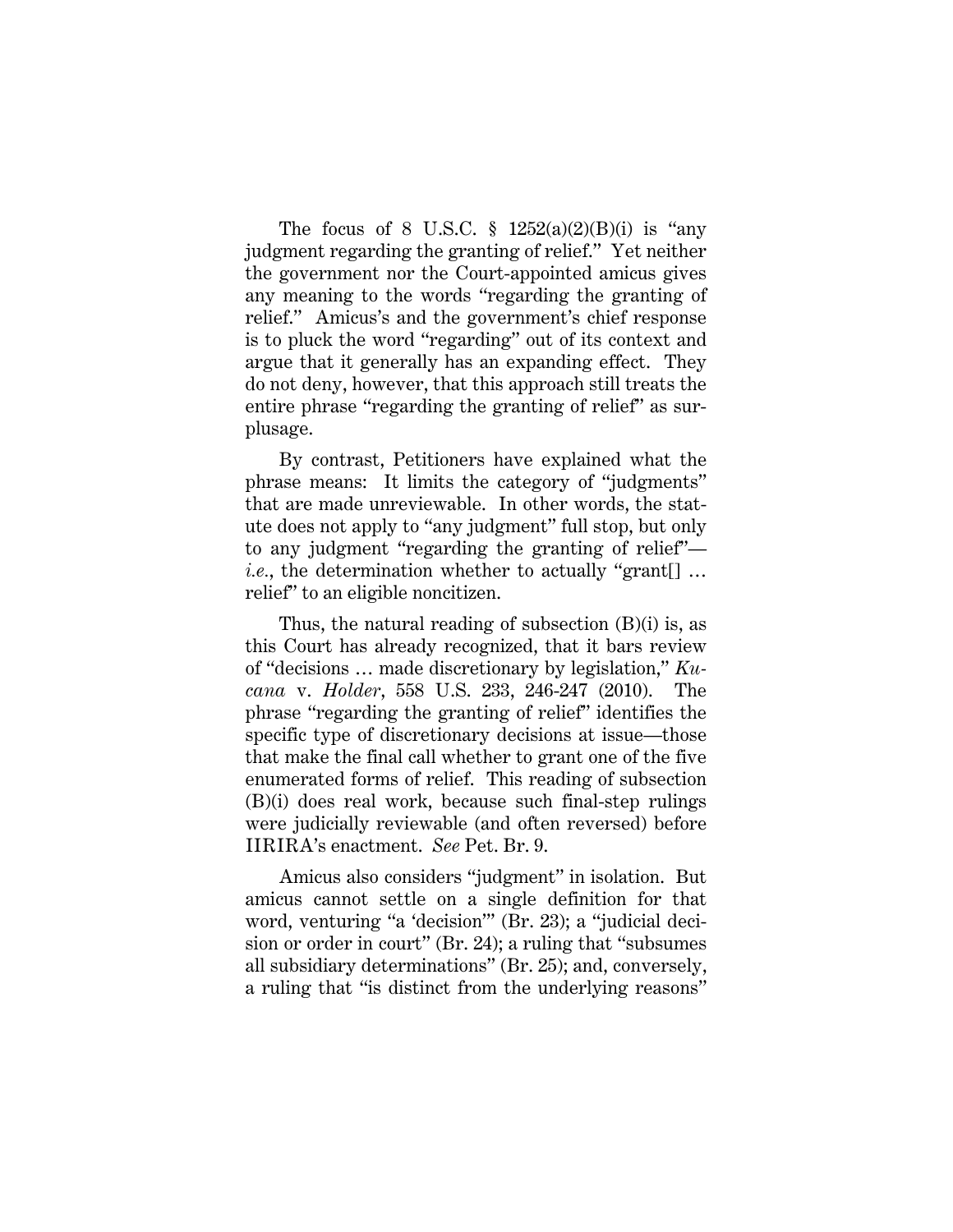(Br. 26). These competing definitions show that, as the Eleventh Circuit acknowledged (Pet. App. 26a-27a), "judgment" has multiple meanings. And in light of the broader context of section 1252(a)(2) and the presumption of reviewability, "any judgment regarding the granting of relief" refers to the ultimate Executive judgment about a noncitizen's worthiness of relief—not to the broader set of threshold eligibility decisions.

Finally, amicus tries to import language from subsection  $1252(a)(2)(D)$ , which preserves judicial review over questions of law and constitutional claims. But that provision was enacted nine years after subsection (B)(i), and therefore says little about subsection (B)(i)'s scope. And because subsection (D) applies only to petitions for review filed in the courts of appeals, amicus's interpretation would strip review over even questions of law in challenges to denials of relief outside removal proceedings, which are filed in district court. Amicus addresses this major flaw in the Eleventh Circuit's approach in a single footnote that concedes the problem without offering any solution. Amicus Br. 25 n.25.

#### **ARGUMENT**

### **SUBSECTION 1252(a)(2)(B)(i) IS BEST READ TO BAR REVIEW ONLY OF THE ULTIMATE JUDGMENT WHETHER TO GRANT RELIEF TO AN ELIGIBLE NONCITIZEN**

### **A. The Text Of Subsection (B)(i) Supports Petitioners' Interpretation**

Subsection (B)(i) bars judicial review of "any judgment regarding the granting of relief under" five enumerated provisions that authorize the Executive to grant discretionary relief to noncitizens who satisfy specified eligibility criteria. 8 U.S.C. § 1252(a)(2)(B)(i).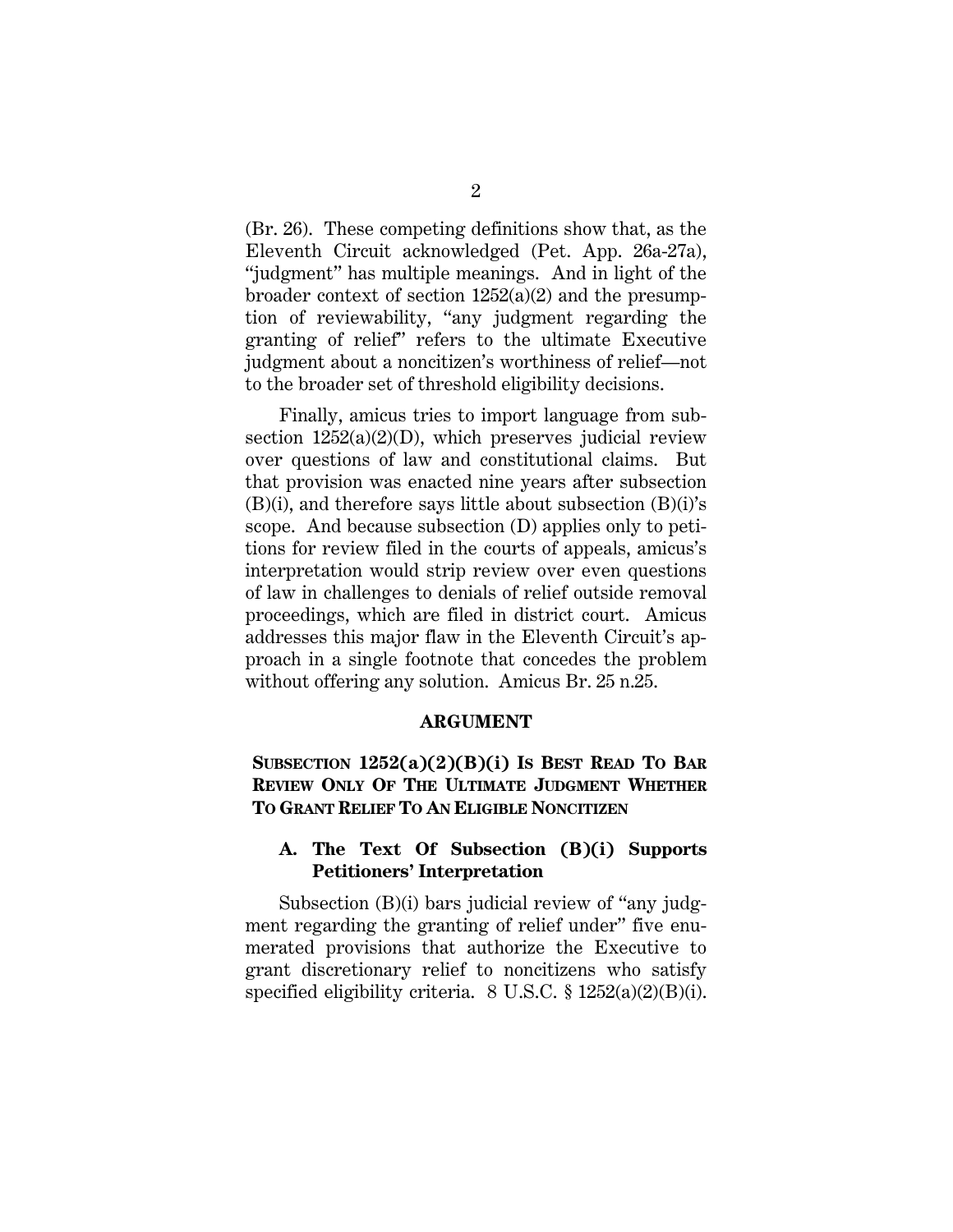As Petitioners have explained, while the word "judgment" in isolation has several potential meanings, in context it is best read to refer to the discretionary determination whether to ultimately grant such relief. Pet. Br. 20-22; *cf*. U.S. Br. 16-18 (agreeing that "judgment" refers to a discretionary decision). And whatever "judgment" might mean standing alone, the phrase "regarding the granting of relief" limits the jurisdictional bar to the Executive's decision whether to grant relief. Pet. Br. 22-24. Any other interpretation reads the words "regarding the granting of relief" out of the statute. Pet. Br. 25.

Neither amicus nor the government explains the meaning of "regarding the granting of relief" in a way that gives that phrase meaning. Moreover, neither disputes that the words "granting of relief" must refer to the second-step decision whether to grant discretionary relief, given how subsection  $1252(a)(2)(B)(ii)$  uses that very language to refer to the second-step decision whether to grant asylum in the exercise of discretion. *See* Pet. Br. 28-29; *see also* Amicus Br. 28 n.29. The textual arguments that they do make are unavailing.

#### **1. "Any Judgment"**

Amicus offers a series of arguments based on taking the word "judgment" out of context. None has merit.

*First*, amicus argues that dictionaries "universally define[]" the word "judgment" to mean a "'decision' or 'determination.'" Amicus Br. 23 & n.18. Even the Eleventh Circuit held the opposite, recognizing that there are "numerous definitions for judgment." Pet. App. 25a-27a. Indeed, all of amicus's dictionaries published before IIRIRA's enactment include a definition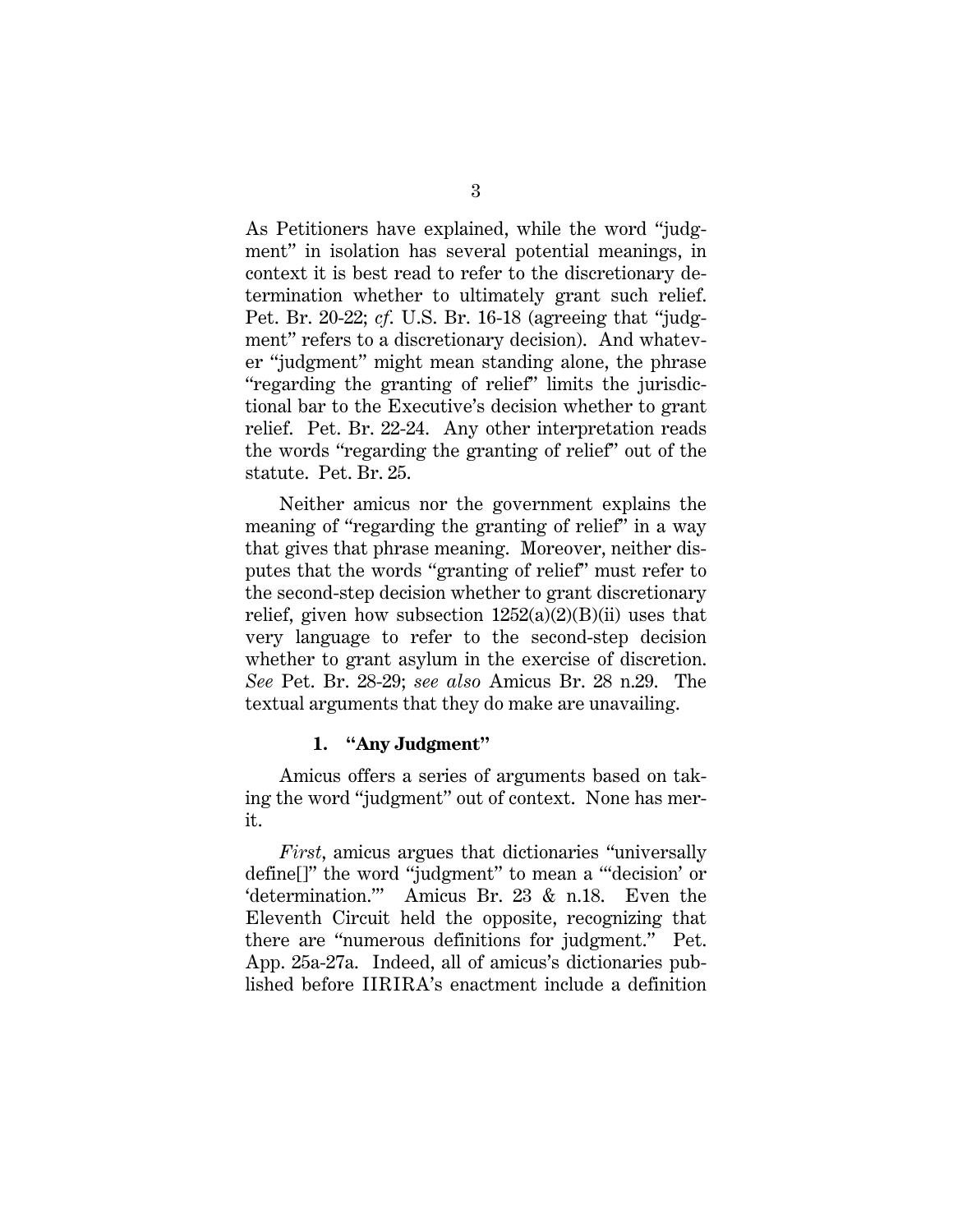supporting Petitioners' view that judgment means a discretionary determination.<sup>1</sup>

Moreover, although amicus tries to present "judgment" as having only one meaning, amicus's brief employs varying definitions. *See supra* p. 1. One such definition actually supports Petitioners' position: "a 'judgment' is more properly understood as the 'decision' while the reasons for that decision are 'more properly denominated' as the 'opinion.'" Amicus Br. 26; *see also* Pet. Br. 22 ("A court's ultimate 'judgment' is separate from its underlying reasoning," and "that sense of 'judgment' supports reading (B)(i) to bar review only of that final-step discretionary decision to grant or deny relief.").

The many potential meanings of "judgment" also answer the government's assertion (at 19) that Congress "'could simply have'" used the phrase "final judgment" or "ultimate judgment." It was precisely to foreclose one of amicus's proposed meanings—that the word "judgment" alone might encompass *all* subsidiary decisions—that Congress added the phrase "regarding the granting of relief" to clarify which discretionary decisions were unreviewable. *See* Pet. Br. 22-25. The

<sup>1</sup> *See Webster's New International Dictionary of the English Language Unabridged* 1343 (2d ed. 1956) ("The mental act of judging; the operation of the mind, involving comparison and discrimination, by which knowledge of values and relations is mentally formulated."); *Black's Law Dictionary* 841 (6th ed. 1990) ("The formation of an opinion or notion concerning something by exercising the mind on it."); *Oxford English Dictionary* (2d ed. 1989) ("The formation of an opinion or notion concerning something by exercising the mind upon it."), https://www.oed.com/ oed2/00124510; *Webster's Third New International Dictionary of the English Language Unabridged* 1223 (3d ed. 1967) ("an opinion … formed" by "discerning and comparing").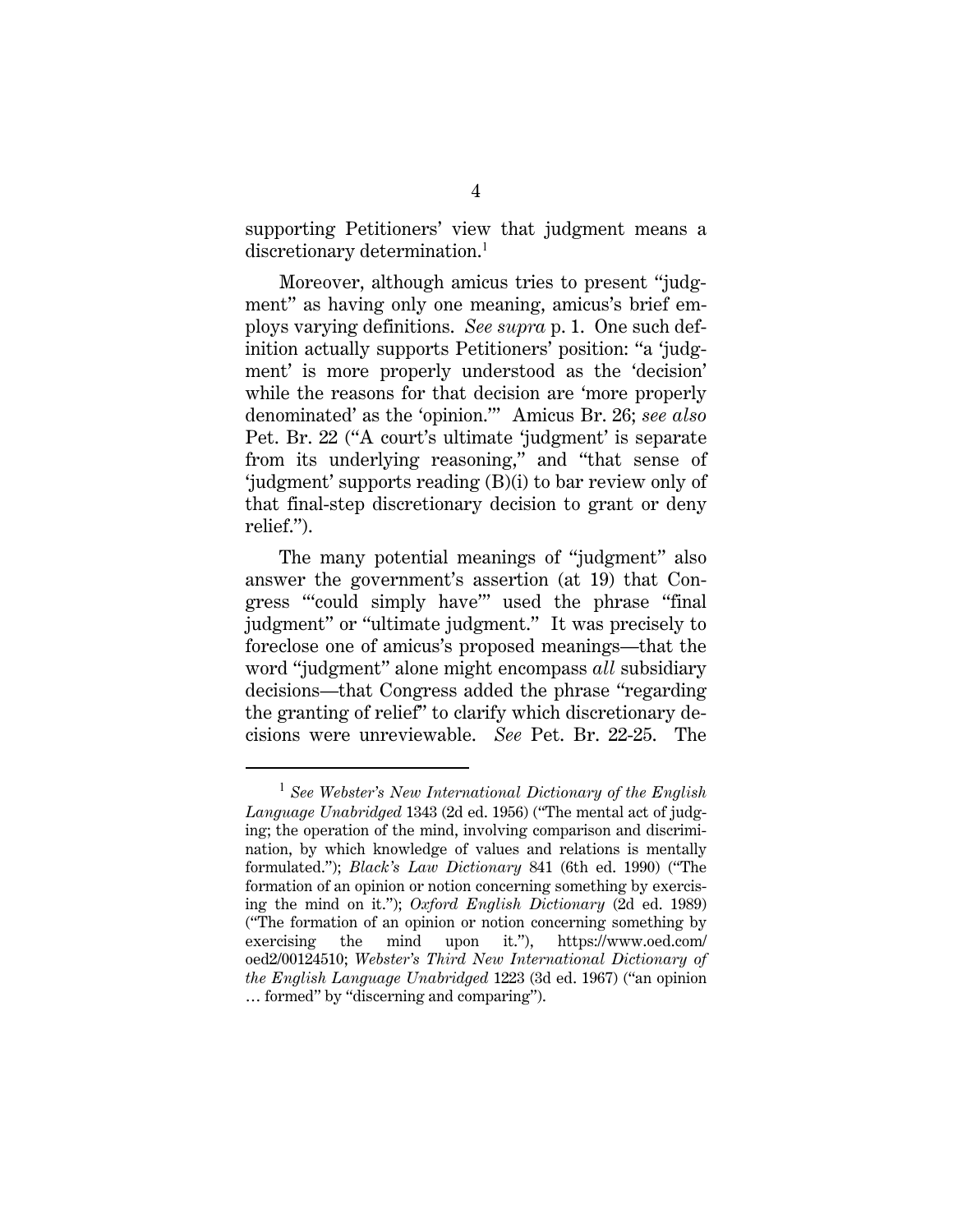government's lone statutory example in support of its argument involves "a formal judgment of guilt"—a very different concept unrelated to the discretionary decisions that subsection (B)(i) targets. U.S. Br. 19 (citing 8 U.S.C. § 1101(a)(48)(A)).

*Second*, amicus argues that, because subsection  $1252(a)(2)(B)(ii)$  refers to "other decision[s] or action[s]," that must mean that a "judgment" is a "decision." Amicus Br. 22. Petitioners agree that a "judgment" is a kind of "decision," namely, a discretionary decision. The contrast between "judgment" in subsection  $(B)(i)$  and "decision or action" in subsection  $(B)(ii)$ shows that Congress understood these words' different connotations, and intentionally used the narrower word "judgment" in subsection (B)(i). As Petitioners explained (Br. 30), the very first sentence of subsection  $1252(a)(2)(B)$  uses the phrase "any ... judgment, decision, or action" when clarifying the kinds of rulings potentially subject to subsections (B)(i) and (B)(ii), strongly suggesting that each word has a different meaning. Yet again, amicus has no response.

Nor does it help amicus that *Kucana* described "judgment" as a kind of "decision." 558 U.S. at 246-247 (cited at Amicus Br. 24). *Kucana* described both subsections  $(B)(i)$  and  $(B)(ii)$  as covering a particular class of decision: "decisions … made *discretionary* by legislation." *Id*. (emphasis added). Amicus also incorrectly ventures (at 24 n.22, and again at 43-45) that reading subsections (B)(i) and (B)(ii) as covering discretionary decisions renders them superfluous. Not so; subsection (B)(i) covers one specific category of discretionary decisions (those "regarding the granting of relief" under five enumerated provisions), while subsection (B)(ii) is a "catchall" that covers "'*other*'" decisions or actions specified by statute as discretionary. *Kucana*, 558 U.S.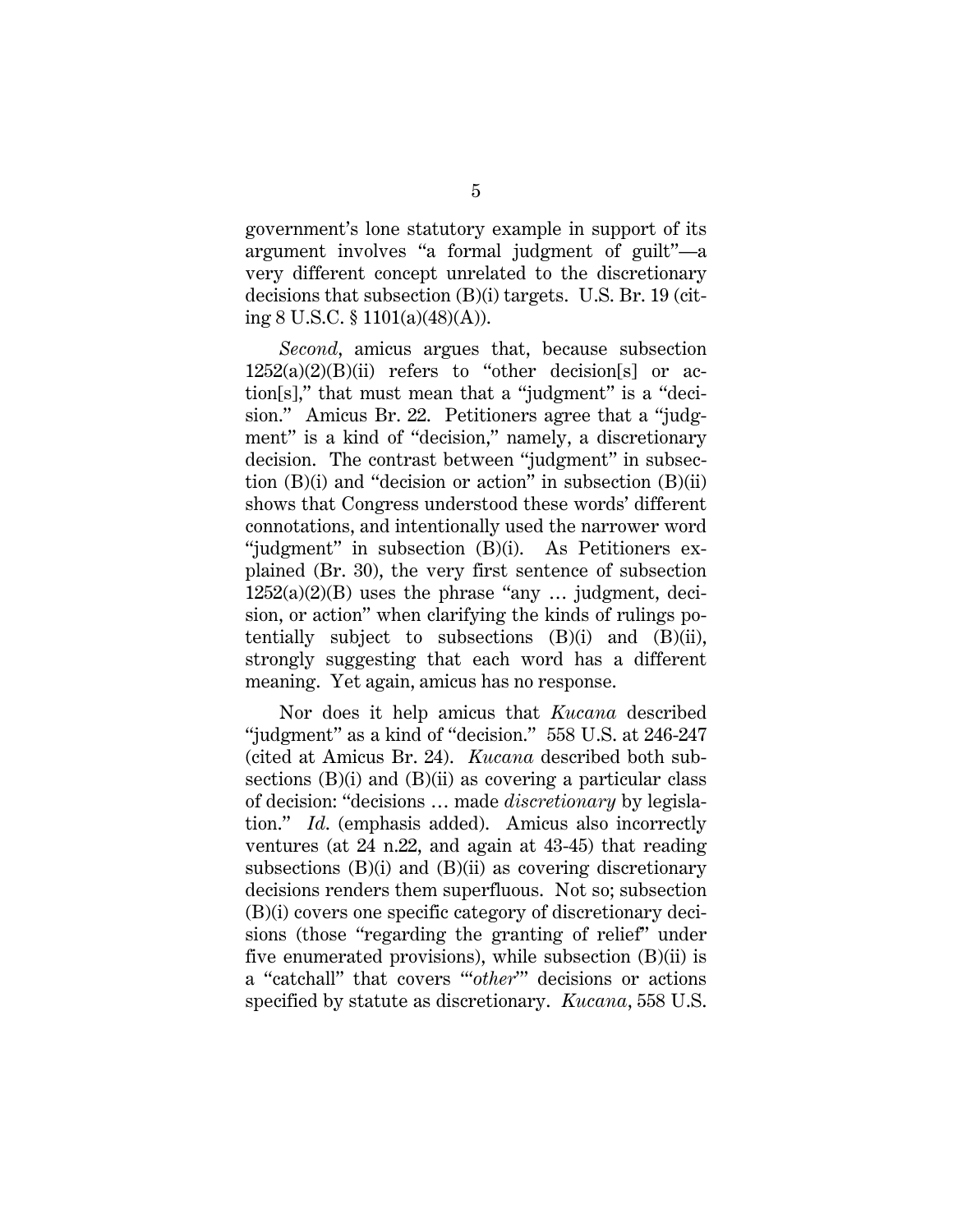at 246-247 (emphasis added); Pet. Br. 39-40 (discretionary relief under 8 U.S.C. § 1182(k) covered by subsection  $(B)(ii)$ , not  $(B)(i)$ ). Moreover, subsection  $(B)(i)$  provides specific examples that, under the principle of *noscitur a sociis*, inform subsection (B)(ii)'s meaning just as an instruction not to purchase "any book by Agatha Christie, Dashiell Hammett, or any other famous crime novelist" guides the listener more than merely prohibiting the purchase of "any books by famous crime novelists." This Court in *Kucana* relied on precisely that type of inference in interpreting subsection (B)(ii)'s scope. *See* 558 U.S. at 247 & n.14.<sup>2</sup>

*Third*, amicus argues (at 24) that the "common thread" uniting the five forms of relief enumerated in subsection (B)(i) is that immigration judges can grant or deny them in removal proceedings. But as amicus concedes (at 25 n.25), applications for relief covered by subsection (B)(i) are routinely decided by USCIS *outside* of removal proceedings. The more natural "common thread" linking them is the one this Court already identified: "[e]ach of the statutory provisions referenced in clause (i) … contains language indicating that the decision is … *discretion*[*ary*]." *Kucana*, 558 U.S. at 246 (emphasis added).

 $2$  Although subsection (B)(i) does not strip review of first-step eligibility determinations, review of such a determination may be barred if it satisfies subsection (B)(ii)'s requirement—highlighted by *Kucana* as applying to both subsections—that the determination be "specified under this subchapter to be in the discretion of the Attorney General or the Secretary of Homeland Security." The government rightly asks this Court not to "bar review of factfindings that contribute to the application of a discretionary criterion of eligibility," U.S. Br. 41 n.5; the unreviewable criteria are expressly limited to those specified by statute as discretionary.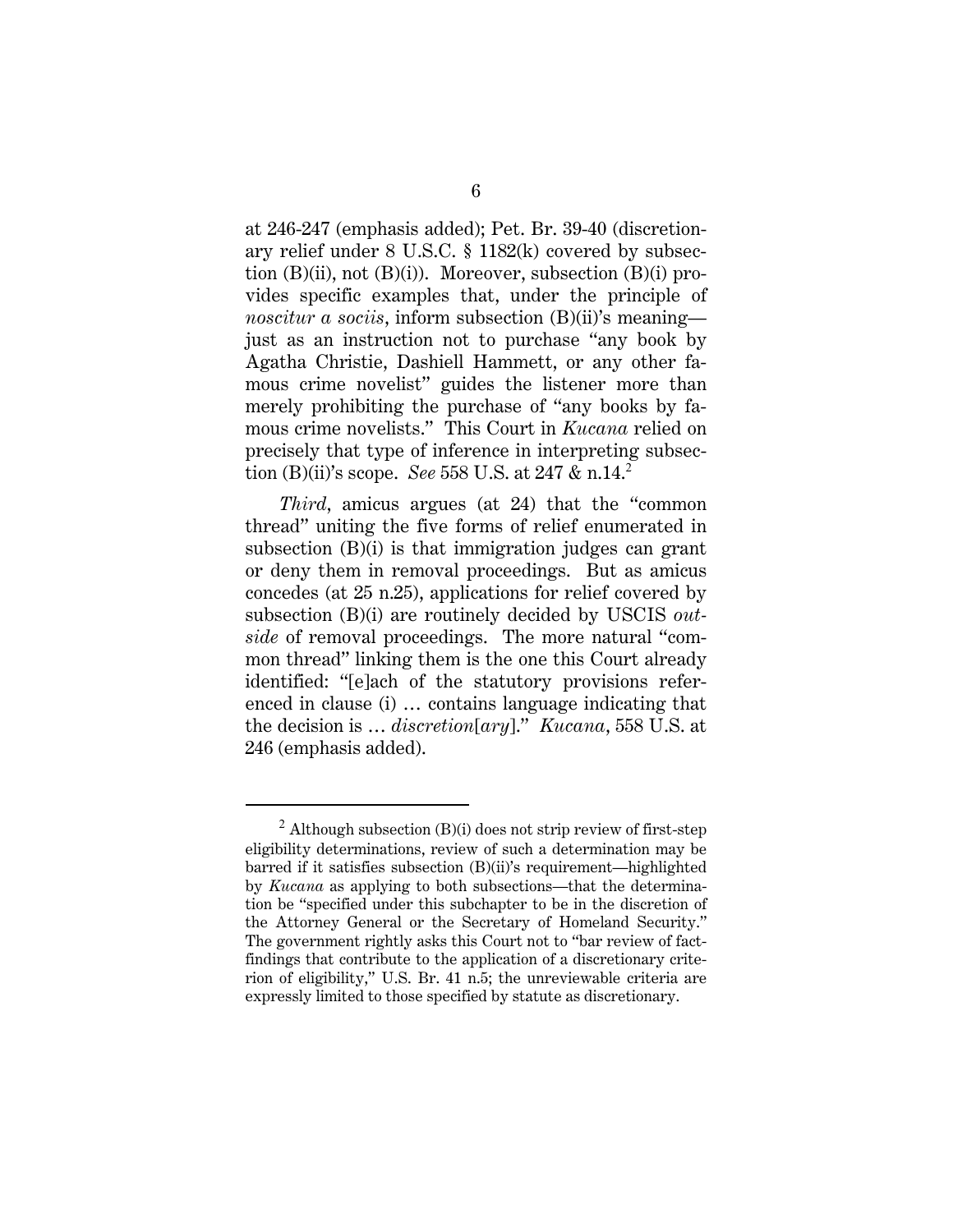*Fourth*, amicus argues (at 25-27) that "any judgment" must encompass all determinations leading up to the decision whether to grant relief. Had Congress wanted to convey amicus's meaning, it could have simply said "any decision under" the five provisions, full stop, or barred review of the "final order of removal" as it did in subsection 1252(a)(2)(C). *See INS* v. *Chadha*, 462 U.S. 919, 938 (1983) (explaining that the term "final order" "'includes all matters on which … the final order is contingent'"). Indeed, the Administrative Procedure Act refers to an agency's final disposition of a matter other than rulemaking as an "order," not a judgment. 5 U.S.C. § 551(6). Amicus identifies no other statute, much less another provision of the immigration law, that refers to an agency action subsuming all prior or interlocutory actions as a "judgment." To the contrary, amicus relies heavily on a statute that uses the "final order" phrasing to describe the ruling that subsumes all underlying issues. *See* 8 U.S.C. § 1252(b)(9) ("Judicial review of all questions of law and fact … shall be available only in judicial review of a *final order* under this section." (emphasis added)); *see also* Amicus Br. 12, 32, 50, 52 (citing subsection (b)(9)).

Moreover, whether the word "any" broadens a statute's reach "necessarily depends on the statutory context." *National Ass'n of Mfrs.* v. *Department of Def.*, 138 S. Ct. 617, 629 (2018). Here, the phrase "any judgment" is limited by the next five words "regarding the granting of relief"—language that narrows the class of covered "judgments" to the second-step determinations whether to grant relief. *See infra* pp. 9-11.

*Fifth*, amicus urges (at 40-41, 47) that, had Congress intended "judgment" to mean a discretionary decision, it would have written the word "discretionary" or "subjective" into subsection (B)(i). But "judgment"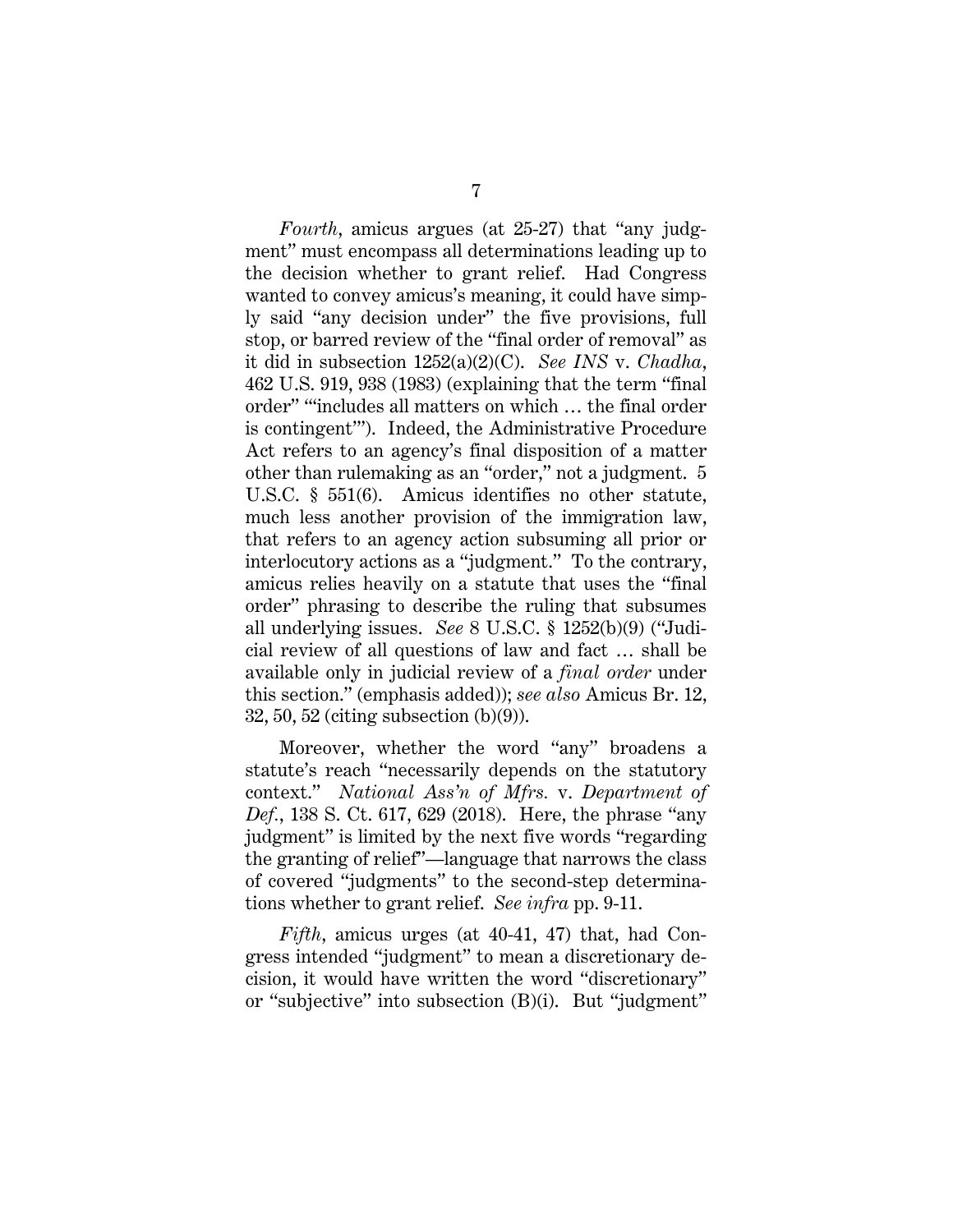can mean a discretionary determination—even standing alone. Pet. Br. 20-21. Indeed, several INA provisions use the term that way. Pet. Br. 27 (citing 8 U.S.C. §§ 1103(a)(7), 1153 note, 1537(b)(2)(A)). Regardless, inserting the word "discretionary" would do nothing to change the statutory meaning, because subsection (B)(i) covers only "judgment[s] regarding the *granting of relief*"—decisions already made discretionary under each of the five cross-referenced provisions.<sup>3</sup>

*Sixth*, relying on yet another definition of "judgment," amicus argues that the word can reasonably encompass factual rulings. Amicus Br. 41-42 (defining "judgment" as "forming an opinion or evaluation by discerning and comparing"). Even if that were true, the phrase "regarding the granting of relief" would limit subsection (B)(i)'s reach to factual determinations underlying the final discretionary step—not factfinding that resolves first-step eligibility decisions. But in any event, amicus's premise is wrong: An agency's conclusion about historical facts, which can be assessed based on record evidence, is distinct from the discretionary weighing of facts when deciding a noncitizen's worthiness for relief, which is purely subjective. Amicus's own authority proves this point—in *Gall* v. *Unit-*

<sup>&</sup>lt;sup>3</sup> Amicus cites (at 47-48) several INA provisions that use the phrase "discretionary judgment" (or, in the case of the transitional rules, "discretionary decision"). But in such provisions, the word "discretionary" resolves possible ambiguity in the provision's scope or changes the provision's meaning entirely. For example, the transitional rules' bar on judicial review would, without the word "discretionary," have reached all "decision[s] under" the five forms of relief—a radical expansion of the provision. By contrast, subsection (B)(i) needs no such clarification because the "judgment[s]" it concerns—second-step decisions "regarding the granting of relief"—are themselves discretionary.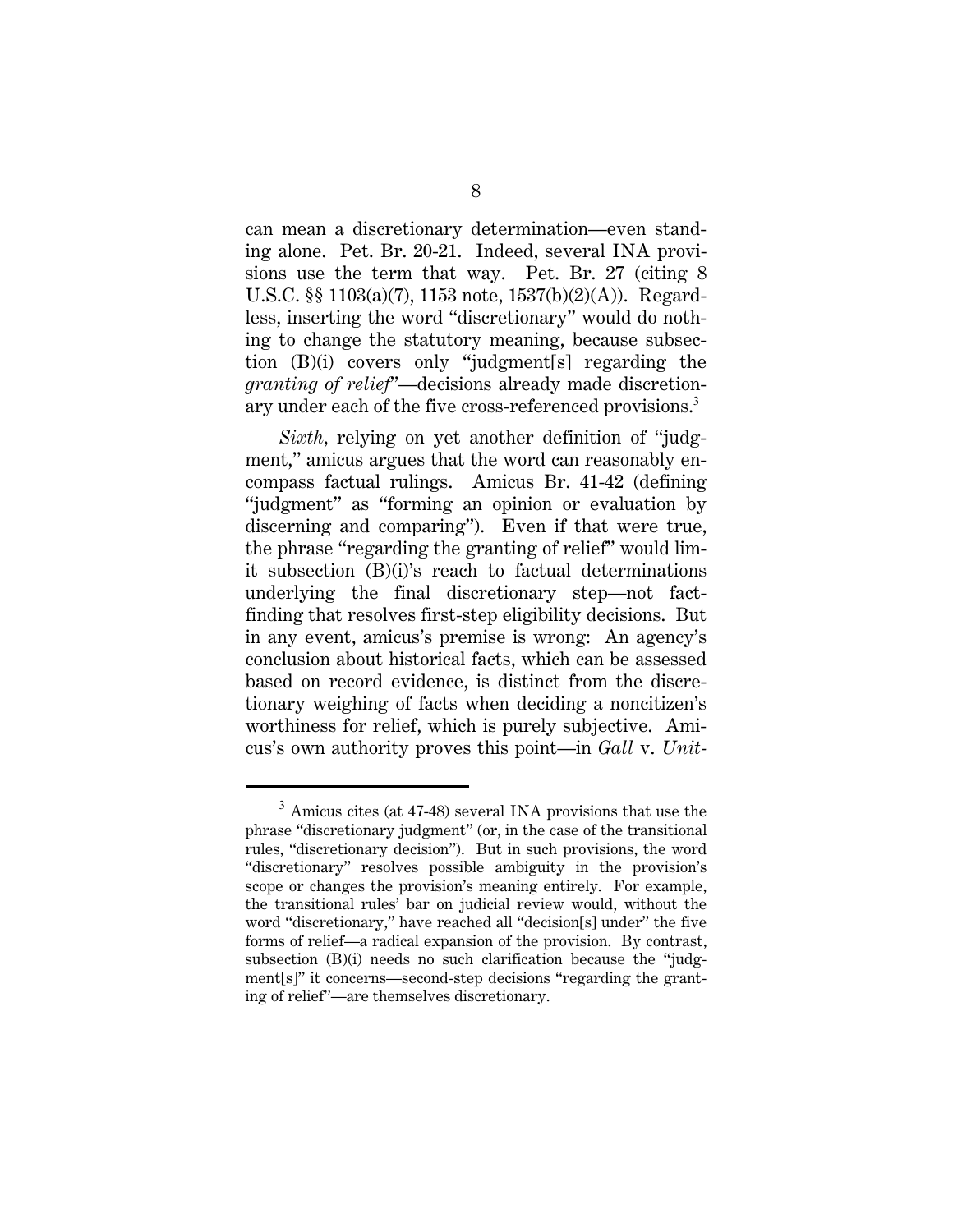*ed States*, 552 U.S. 38 (2007), this Court reversed the court of appeals not because it made a factual error, but because it did not give "deference to the District Court's reasoned and reasonable decision that the [18 U.S.C.] § 3553(a) factors, on the whole, justified the sentence," *id*. at 59-60; *see also id*. (explaining that the district court "reasonably attached great weight to Gall's self-motivated rehabilitation" while the court of appeals did not).<sup>4</sup>

#### **2. "Regarding The Granting Of Relief"**

The government and amicus both focus on the word "regarding," which they contend expands the scope of subsection (B)(i) to cover decisions beyond the secondstep decision whether to grant relief. *See* U.S. Br. 18- 20; Amicus Br. 27-28, 30-31. But arguing that "regarding" has "a broadening effect" (Amicus Br. 28) merely raises the question what is being broadened. Certainly not the word "judgment," since the phrase "any judgment regarding the granting of relief" necessarily refers to a narrower set than "any judgment"—just as "movies regarding World War II starring John Wayne" is a narrower set than "movies starring John Wayne." Reading "regarding" to limit the noun it modifies ("judgment") thus sits more "[]comfortably with

<sup>4</sup> Amicus's other two cases fare no better. *Anderson* v. *City of Bessemer* properly recognizes that a lower court's ruling can be reversed where (as here) that tribunal has made a clear factual error. 470 U.S. 564, 573 (1985). The quoted language from *Department of Commerce* v. *New York*, moreover, summarizes the "arbitrary and capricious" review standard, which involves considering whether the agency followed the proper procedures and provided sufficient explanation for its ultimate decision—not review of the agency's fact-finding, 139 S. Ct. 2551, 2569 (2019).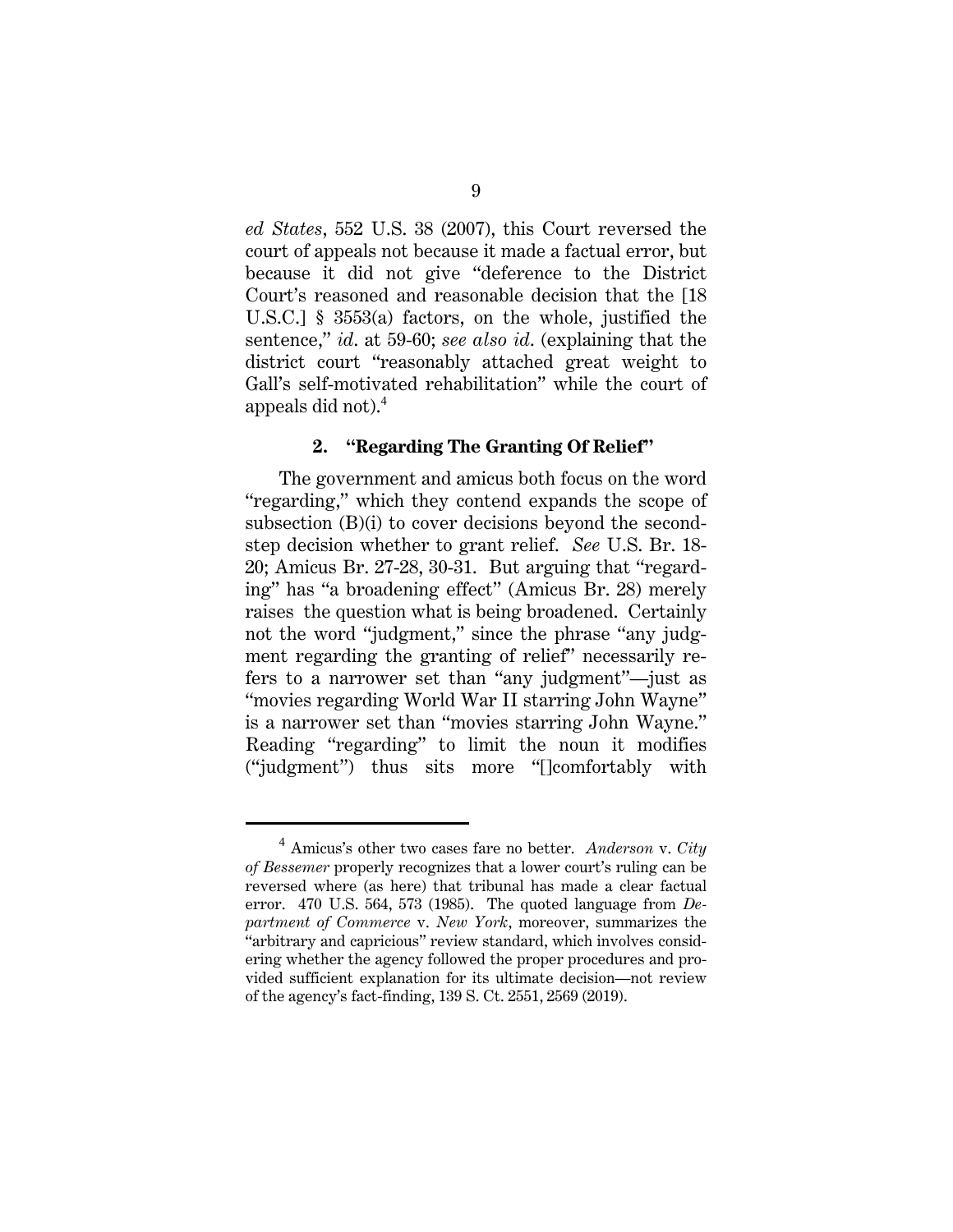common usage." *Abuelhawa* v. *United States*, 556 U.S. 816, 820 (2009).

Moreover, Congress used "regarding" in precisely this manner in another INA provision: "No court may set aside any action or decision by the Attorney General under this section *regarding* the detention or release of any alien or the grant, revocation, or denial of bond or parole." 8 U.S.C. § 1226(e) (emphasis added). "Regarding" plainly does not expand the provision to cover anything *related* to "detention or release"; rather, it serves the more limited purpose of identifying the particular "action[s] or decision[s]" the provision covers. *See Demore* v. *Kim*, 538 U.S. 510, 516-517 (2003) (holding that subsection 1226(e) does not bar review of a noncitizen's "challenge[ to] the statutory framework that permits his detention without bail" because it is not a "'decision' that the Attorney General has made regarding his detention or release"). Congress used "regarding" in subsection (B)(i) similarly: to identify a particular subset of decisions that are rendered unreviewable. Indeed, had Congress not intended "regarding the granting of relief" to narrow the scope of "judgment," it could have omitted the phrase entirely and simply written that subsection (B)(i) covers "any judgment under" the five enumerated provisions.<sup>5</sup>

Words like "regarding" or "any" may also signal that the statute encompasses the myriad value-laden judgments adjudicators must make when deciding whether to exercise Executive grace. *See, e.g.*, *Matter* 

<sup>&</sup>lt;sup>5</sup> Contrary to amicus's passing suggestion (at 31), Petitioners did not "ignore<sup>[]"</sup> the word "regarding." *See, e.g.*, Pet. Br. 38 ("[T]he word 'regarding' is part of 'limiting language' that narrows the provision's reach to a particular class of 'judgments,' namely those regarding the second-step "granting of relief.").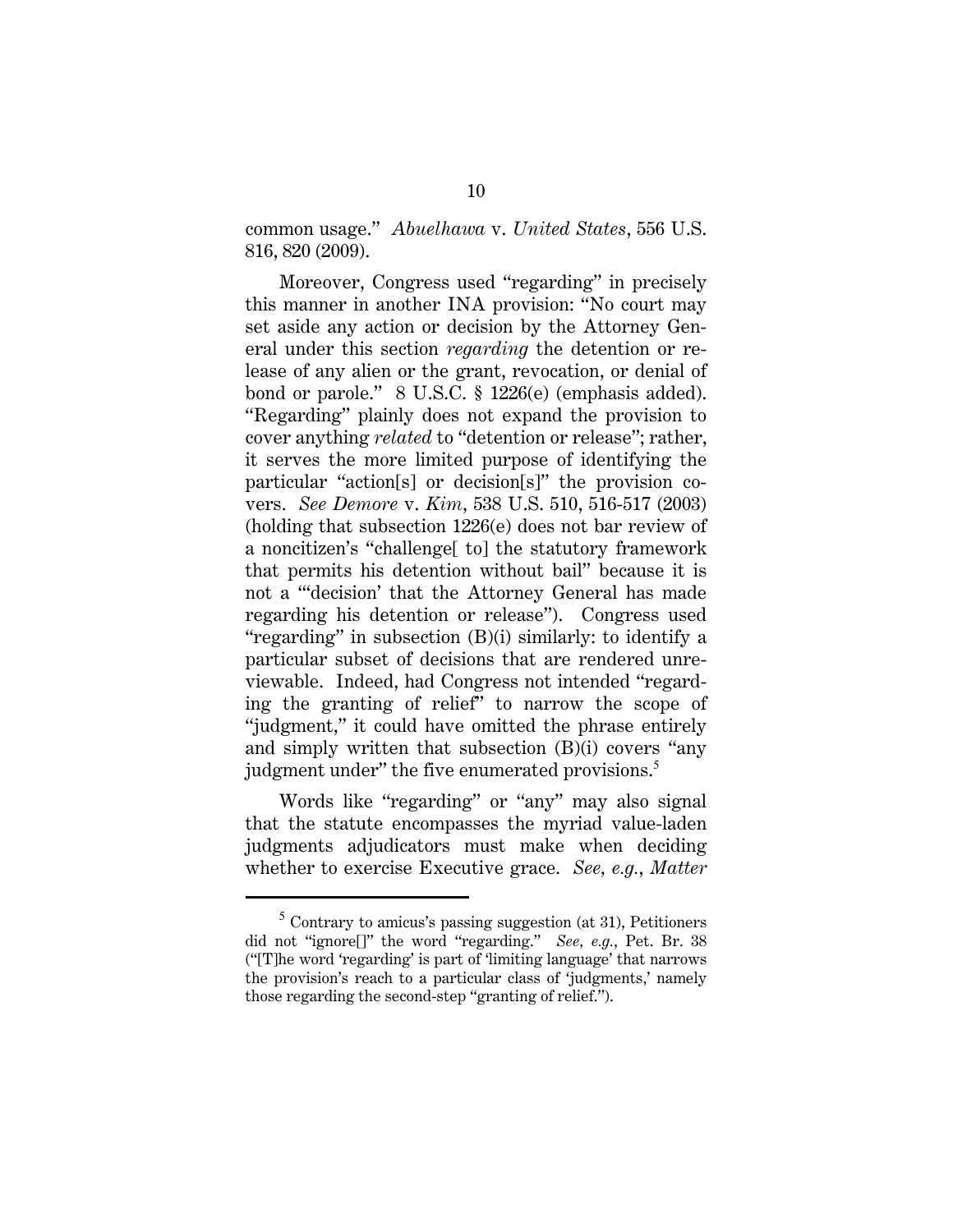*of Arai*, 13 I. & N. Dec. 494, 495 (BIA 1970) (describing factors to be weighed in adjustment-of-status cases). Before IIRIRA, appellate courts often scrutinized second-step judgment calls short of the *ultimate* judgment whether to grant relief, remanding to the agency for a new discretionary decision. This pre-IIRIRA practice may explain why Congress barred review of "*any* judgment *regarding*" the granting of relief: to prevent courts from policing the "factors the [agency] weighed in casting the balance against" a noncitizen's request for the favorable exercise of discretion. *See Kahn* v. *INS*, 36 F.3d 1412, 1416 (9th Cir. 1994) (per curiam).<sup>6</sup>

<sup>6</sup> *See also, e.g.*, *Drobny* v. *INS*, 947 F.2d 241, 246 (7th Cir. 1991) (holding that agency wrongly deemed noncitizen's girlfriend's pregnancy "irrelevant" to noncitizen's worthiness for relief); *Akinyemi* v. *INS*, 969 F.2d 285, 289 (7th Cir. 1992) (vacating discretionary denial because agency improperly "declined to consider rehabilitation"); *Yepes-Prado* v. *INS*, 10 F.3d 1363, 1368-1370 (9th Cir. 1993) (holding that having a child out of wedlock weighed in the noncitizen's favor, not against him as the agency had held); *Kahn*, 36 F.3d at 1414 (holding that, contrary to the agency, noncitizen's cohabitation with unmarried partner merited "substantial" weight in favor of relief); *Diaz-Resendez* v. *INS*, 960 F.2d 493, 497-498 (5th Cir. 1992) (rejecting agency's holding that noncitizen's failure to verbally express remorse for past crimes weighed against relief); *Espinoza* v. *INS*, 991 F.2d 1294, 1300-1301 (7th Cir. 1993) (holding that agency wrongly concluded that noncitizen's decision to participate in a college degree program, rather than attend a drug treatment program, weighed against relief); *Guillen-Garcia* v. *INS*, 999 F.2d 199, 204-205 (7th Cir. 1993) (vacating and remanding because, although the agency's discretionary analysis was "comprehensive" and "correct[]" in many respects, the agency erred in relying solely on the noncitizen's "refusal to admit guilt" to deny relief in the exercise of discretion); *Georgiu* v. *INS*, 90 F.3d 374, 378 (9th Cir. 1996) (per curiam) (faulting agency for failing to consider various factors, stating that "it appears to us that a failure to grant a waiver of deportation would constitute an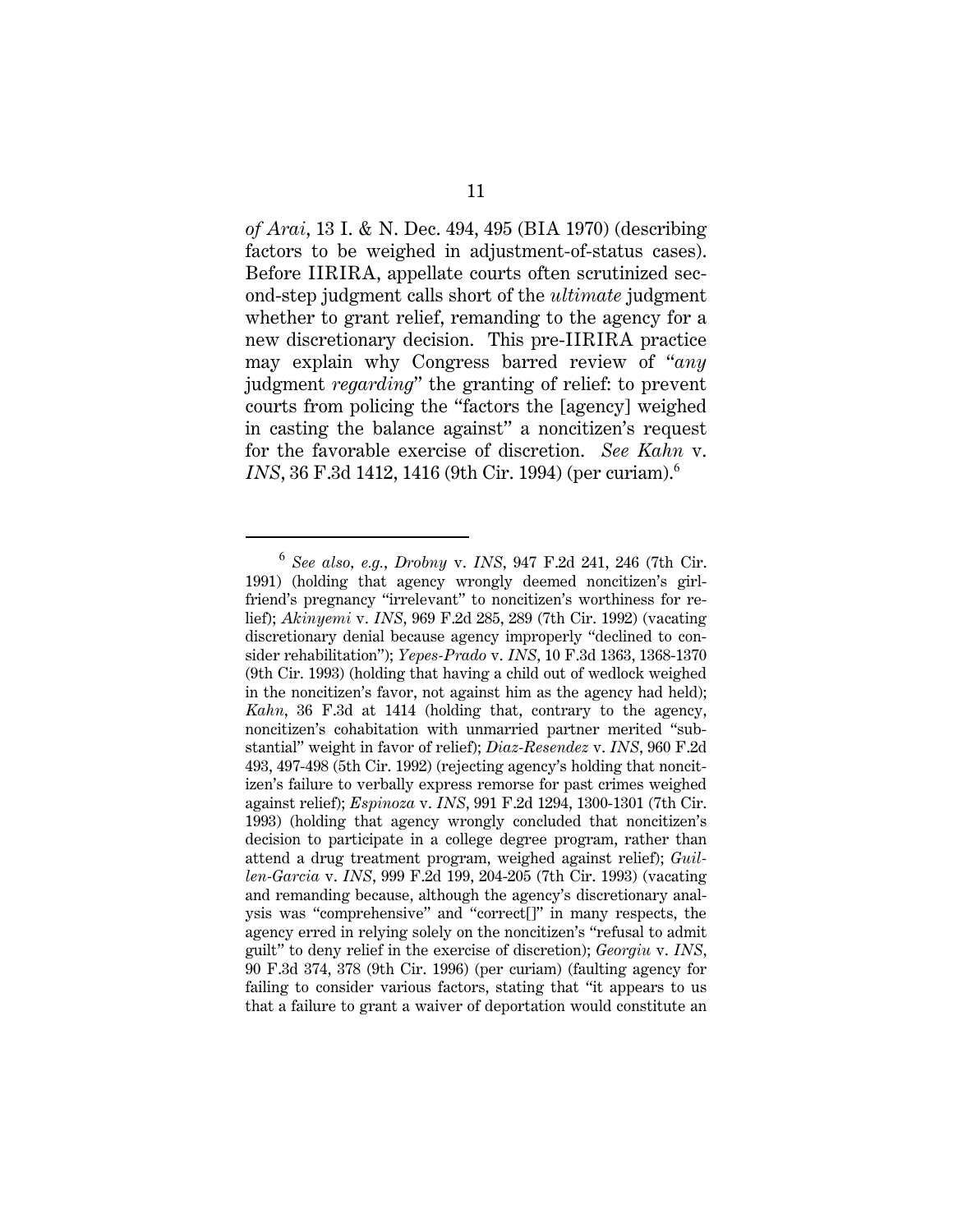Amicus's remaining arguments are similarly unavailing. While conceding (at 31) that an eligibility determination is not the "granting of relief," amicus urges (at 28-29) that eligibility determinations are at least *related* to the ultimate decision whether to grant relief. Setting aside the transmutation of "regarding" into "relating to," amicus nowhere explains why Congress would bar judicial review of all decisions under the five covered provisions in such a roundabout manner and through such a shapeless phrase. *See California Div. of Labor Standards Enf't* v. *Dillingham Constr., N. A., Inc.*, 519 U.S. 316, 335 (1997) (Scalia, J. concurring) (rejecting a broad reading of "'relate to'" because "as many a curbstone philosopher has observed, everything is related to everything else"). Had Congress intended that result, it could have simply barred "any decision under" those statutes. And had Congress wished to target eligibility determinations in particular, it could have said so expressly. *See* 8 U.S.C. § 1187(h)(3)(C)(iv) (barring "jurisdiction to review an eligibility determination" in the context of the visa waiver program).

Finally, amicus contends (at 30) that the government's approach to interpreting subsection  $1252(a)(2)(B)(i)$  would be a difficult test for the lower courts to administer. Petitioners agree; indeed, that is a reason to adopt Petitioners' approach instead. Pet. Br. 31.

abuse of discretion," but vacating and remanding for a new discretionary decision).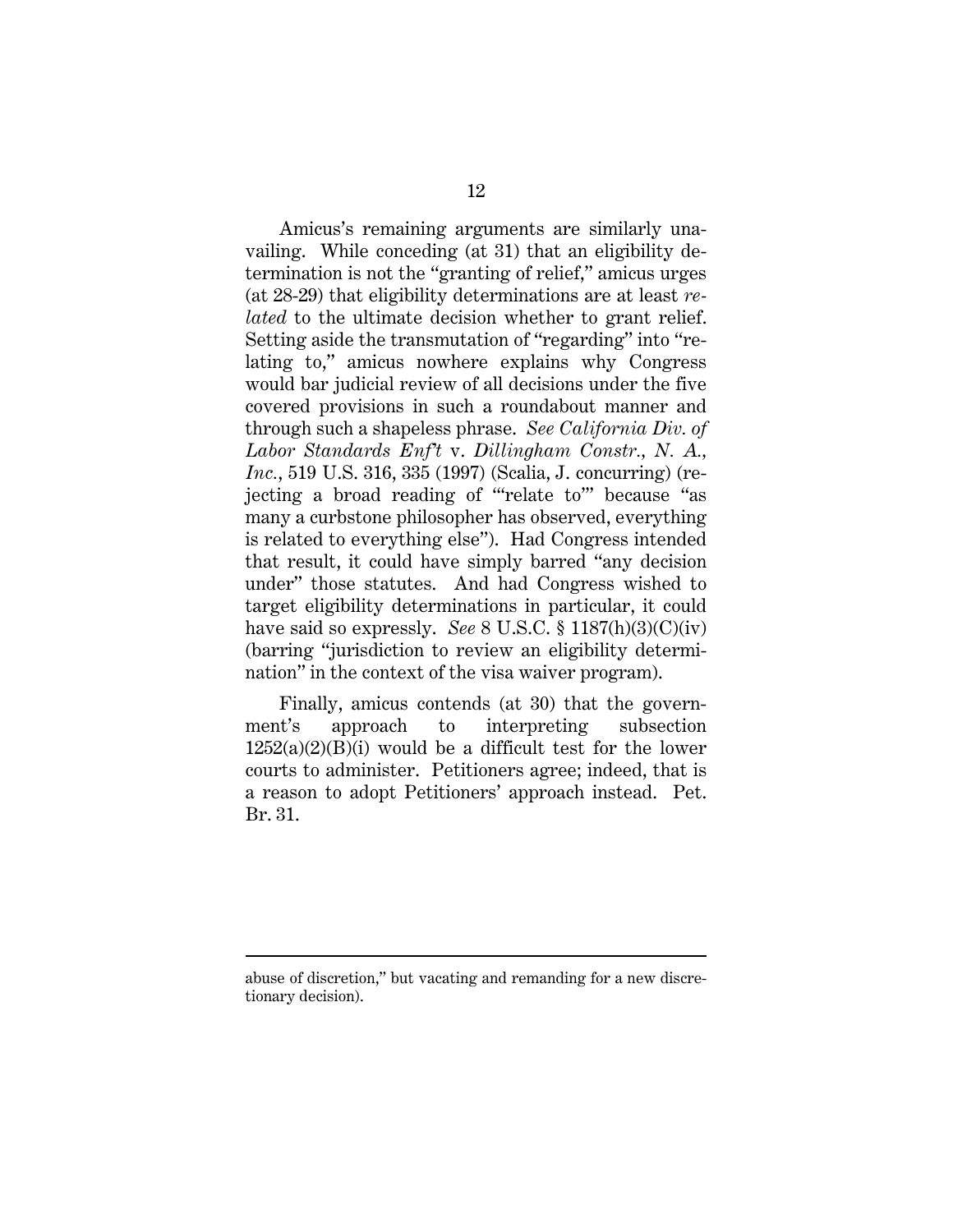### **B. Section 1252(a)(2)'s Broader Statutory Context And History Support Petitioners' Reading**

1. Beyond the plain statutory text, the broader context and history likewise support reading subsection  $1252(a)(2)(B)(i)$  to bar jurisdiction to review only the ultimate decision whether to grant relief. Pet. Br. 25-30, 39-43. This is so for at least three reasons.

*First*, as this Court stated in *Kucana*, reading subsections (B)(i) and (B)(ii) together suggests that both provisions sweep in only "'decisions … made discretionary by legislation.'" Pet. Br. 25-26. *Second*, subsections  $1252(a)(2)(A)$  and the introductory language of 1252(a)(2)(B)—as well as 8 U.S.C. §§ 1226(e) and  $1182(a)(9)(B)(v)$ —show that if Congress wanted to expand subsection (B)(i)'s jurisdictional bar beyond the ultimate decision whether to grant relief, it knew how to say so. Pet. Br. 29-30. *Third*, Congress's use of "regarding the granting of relief" in subsection (B)(i) echoes the longstanding immigration-law distinction between first-step eligibility decisions and the secondstep decision whether to grant relief. *See* Pet. Br. 28- 29; *see also id*. 6-7, 23-24.

Once again, amicus's responses lack merit. Amicus tellingly does not dispute that courts have distinguished for decades between first-step eligibility rulings and second-step decisions whether to grant discretionary relief, nor that the phrase "the granting of relief" maps neatly onto the second-step decision. Instead, amicus argues (at 36) that IIRIRA's passage rendered all prior statutory history irrelevant. *Kucana* shows otherwise: this Court relied on pre-IIRIRA practice to determine the scope of subsection (B)(ii). *See* 558 U.S. at 249-251 (explaining that, where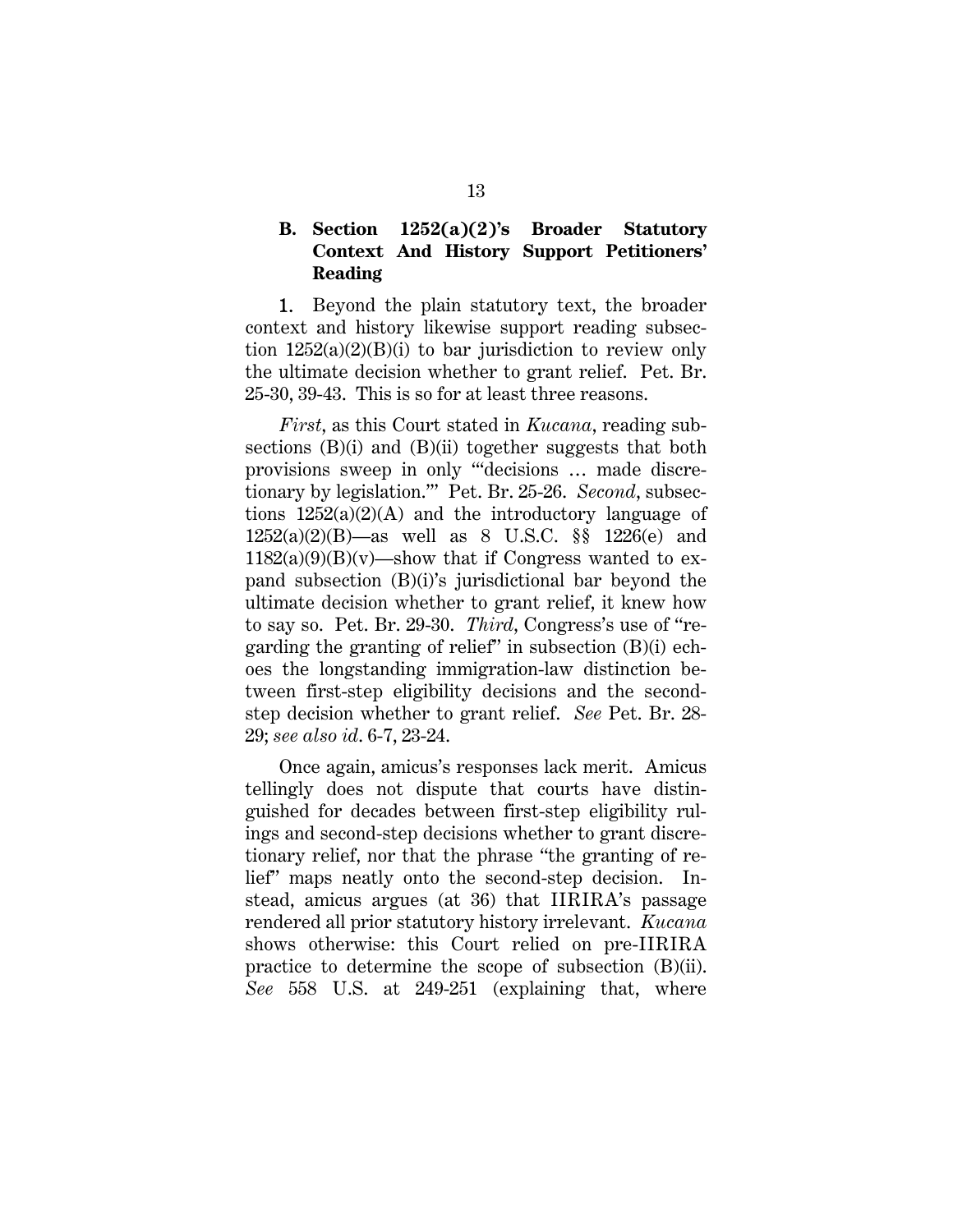Congress did not expressly overrule existing practice, "we take it that Congress left the matter where it was pre-IIRIRA"). And the lone case amicus cites is entirely inapposite, as it involved section 1252's application to lawsuits filed before IIRIRA's enactment—not the scope of section 1252(a)(2)'s jurisdiction-stripping provisions. *See Reno* v. *American-Arab Anti-Discrimination Comm.*, 525 U.S. 471, 473 (1999).<sup>7</sup>

Amicus subsequently reverses course and argues that this Court should exclusively consider case law before the INA was enacted in 1952. Amicus Br. 36-38; *see also id*. 4-5. Amicus does not explain why pre-INA law from the late 1800s to mid-1900s should inform the interpretation of IIRIRA, which amended the INA. And again, amicus's argument conflicts with *Kucana*, which reviewed the doctrine in place immediately preceding IIRIRA's passage to determine what Congress changed and what it left in place. *See* 558 U.S. at 249- 250.

Finally, amicus (at 46) resists considering the language of subsections  $1252(a)(2)(A)$  and (C) in assessing the scope of subsection (B)(i), supposedly because the former provisions are "tailored to … target" different types of removal-proceeding rulings. Amicus ignores

 $7 \text{ Congress's decision to leave the pre-existing regime in place}$ where it did not expressly overrule it also answers the government's argument (at 28-29) that there is no indication Congress intended the traditional two-step decision-making process to apply to subsection  $1252(a)(2)(B)(i)$ . In any event, subsection  $(B)(i)$ 's use of the phrase "granting of relief" provides a clear textual link to the second-step decision whether to grant relief, as distinct from the first-step question whether a noncitizen is eligible for that relief. *See* Pet. Br. 22-24; *see also INS* v. *St. Cyr*, 533 U.S. 289, 307- 308 (2001) (distinguishing between "[e]ligibility" decisions and "the actual granting of relief").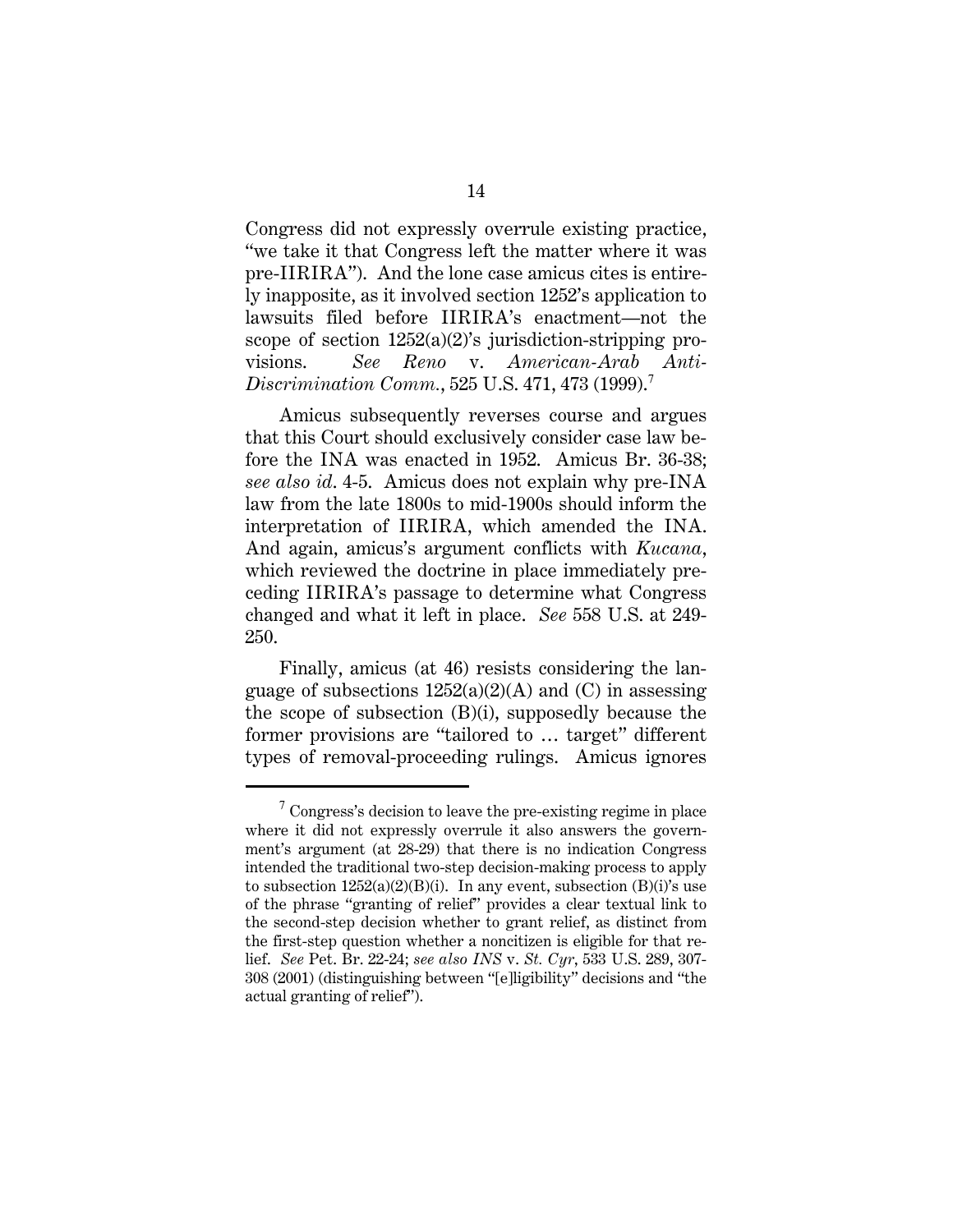the commonsense rule that Congress's use of "'explicit language' in one provision 'cautions against inferring' the same limitation in another provision." *State Farm Fire & Cas. Co.* v. *United States ex rel. Rigsby*, 137 S. Ct. 436, 442 (2016); *see also Kucana*, 558 U.S. at 248 (similar).

2. Amicus also argues (at 32-35) that Congress's failure to expressly state in subsection (B)(i) that questions of fact are reviewable necessarily means that they are not. That argument—much like the Eleventh Circuit's reasoning—flips the presumption of reviewability on its head by requiring Congress to use specific magic words to preserve review. *See* Pet. Br. 36; *see also infra* pp. 19-20.

In any event, none of the provisions that amicus relies upon establishes that Congress intended to bar review of questions of fact. For example, 8 U.S.C. § 1252(b)(9)—which provides that "all questions of law and fact" arising from removal proceedings should be aired in a single appeal—shows only that Congress knew how to refer to "questions of fact" and could have specifically used that phrase in subsection (B)(i) had it wanted to adopt amicus's interpretation. And amicus's suggestion (at 32) that all questions that arise in removal proceedings fit neatly into questions of "law" or "fact" ignores the third category expressly contemplated in subsection 1252(a)(2)(B)'s title: "discretionary" rulings. *Cf*. Amicus Br. 32 n.31 (arguing that the title is relevant to determining subsection (B)(i)'s meaning). Before subsection (B)(i), courts routinely reviewed the agency's second-stage discretionary judgment whether to grant relief. *See Foti* v. *INS*, 375 U.S. 217, 228-229 & n.15 (1963) (denial of relief "as a discretionary matter is reviewable … for arbitrariness and abuse of discretion"); *see also* Pet. Br. 9 (collecting cases reversing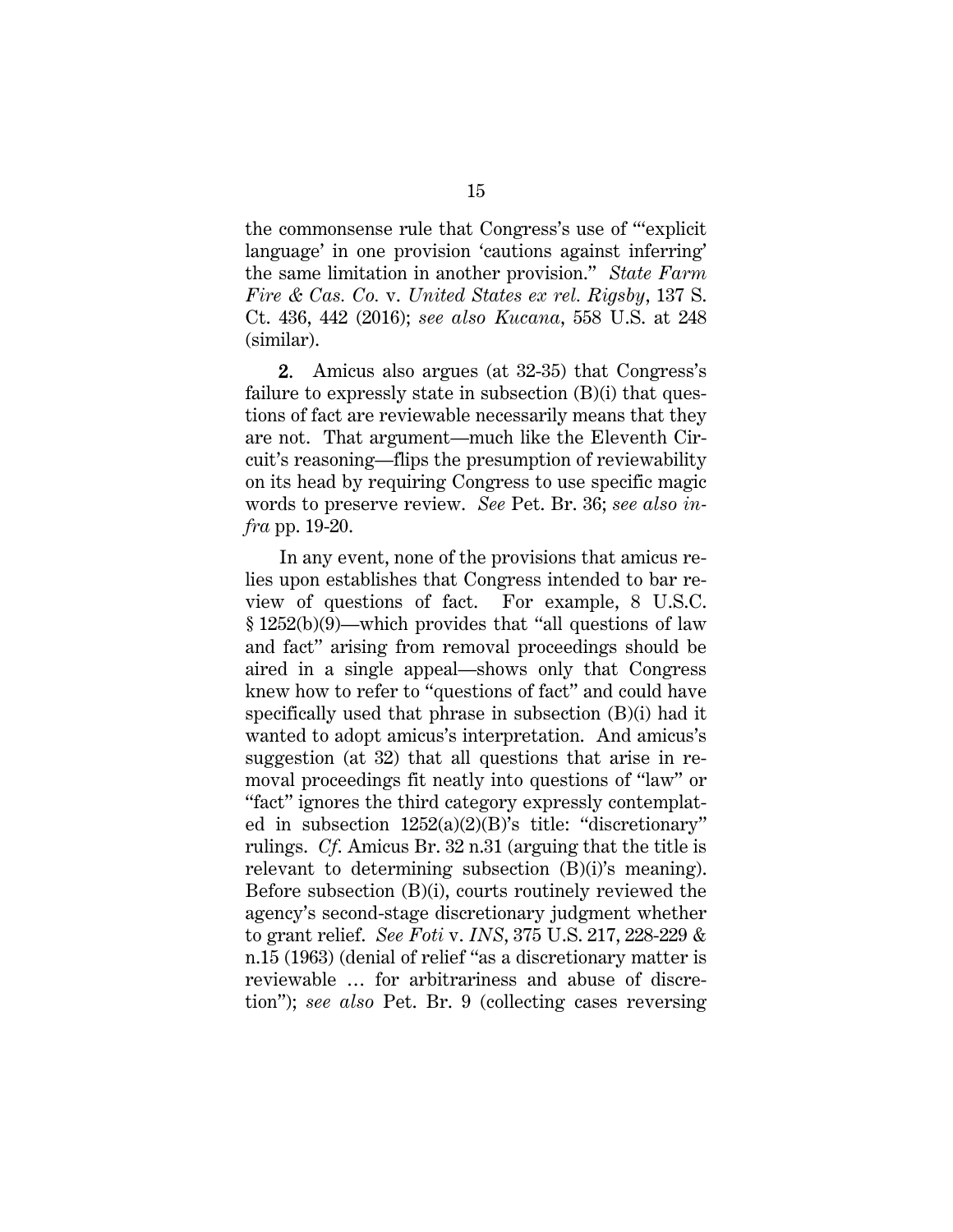second-step discretionary decisions to deny relief); *supra* n.6. Subsection (B)(i) ended judicial review of such discretionary judgments, but it did not affect reviewability of eligibility determinations.

Amicus also relies (at 32) on 8 U.S.C. § 1252(a)(2)(D), which clarifies that judicial review is available for constitutional or legal challenges to the denial of discretionary relief. But that provision was enacted *nine years* after subsection (B)(i) and thus did not work in parallel with the phrase "judgment regarding the granting of relief." Pet. Br. 40. Instead, as even amicus acknowledges (at 33), subsection (D) was added by the REAL ID Act of 2005 to confirm, in reaction to *St. Cyr*, that legal and constitutional challenges remained available.

Moreover, amicus is incorrect (at 34) that reading subsection (D) solely as restoring jurisdiction over legal and constitutional challenges renders the provision "unnecessary and superfluous." Subsection (D) preserved review of legal questions not only in cases governed by subsection (B), but also in cases governed by subsection (C), which was the provision at issue in *St. Cyr* and bars judicial review of "[o]rders against criminal aliens." Prior to *St. Cyr*, the government took the position that subsection (C) barred all review of legal questions in removal cases involving noncitizens with various criminal convictions; subsection (D) implemented *St. Cyr's* holding by permitting review of legal questions in such cases. (Subsection (C) is not relevant to this case, as Mr. Patel has no conviction that would trigger it.)

In addition, subsection (D) is also necessary to preserve review over legal and constitutional questions that arise as part of the second-step decision whether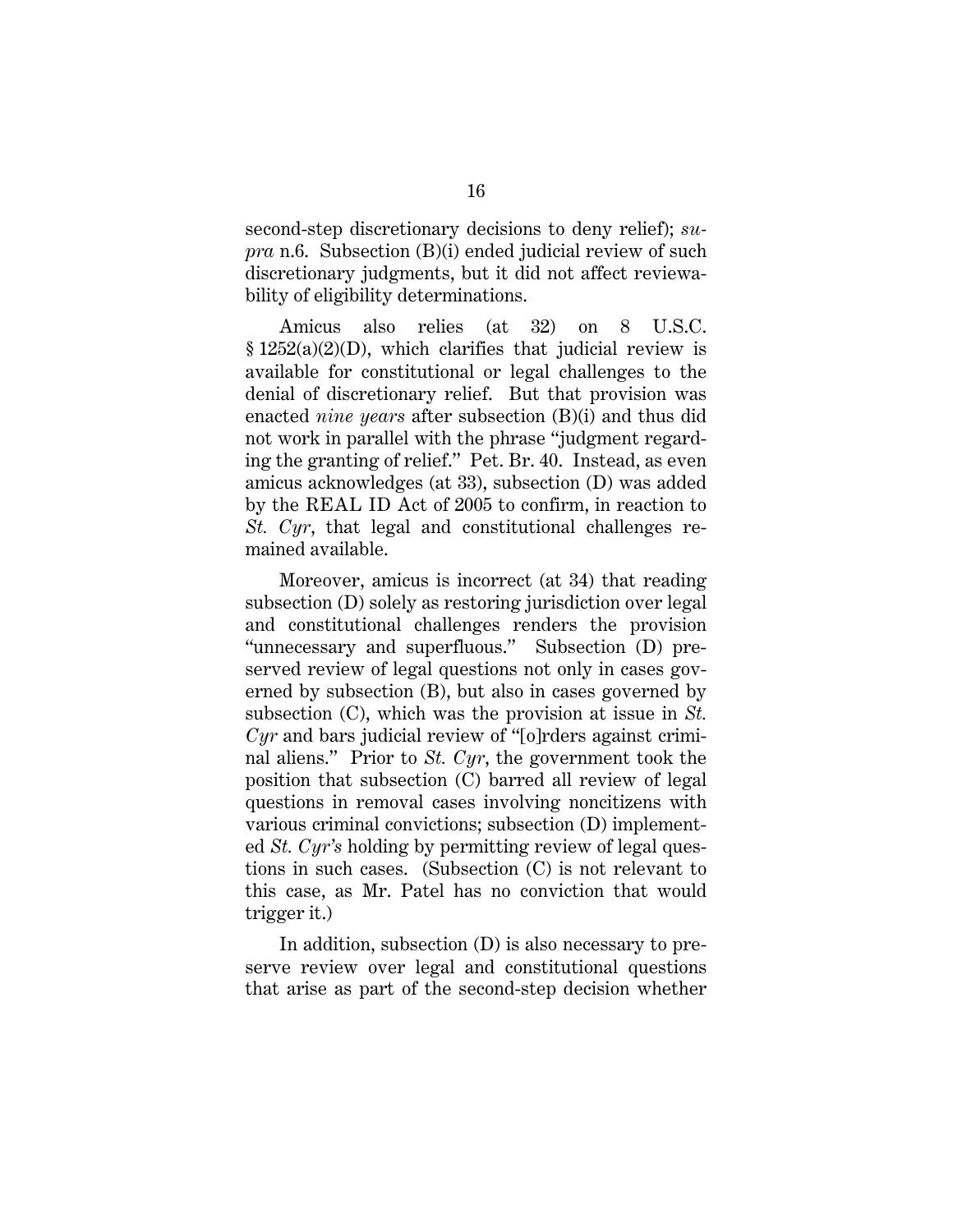to grant relief—questions that could otherwise be thought unreviewable under subsection (B)(i). For example, subsection (D) allows a noncitizen to challenge whether the agency has exercised its discretion in conformity with the INA or binding regulations or case law, and also preserves review of constitutional claims in the event that, for example, the agency bases secondstep discretionary decisions on impermissible considerations such as race, gender, or religion.

Amicus's reliance on subsection (D) highlights a serious problem to which amicus offers no answer: the Eleventh Circuit's approach would preclude *all* judicial review—even of legal or constitutional questions—for denials of discretionary relief that can only be challenged in district court. *See* Pet. Br. 41; *see also* NILA Amicus Br. 18-34. Subsection 1252(a)(2)(D) would not preserve judicial review of constitutional or legal questions in such cases, because subsection (D) applies only to legal issues "raised upon a petition for review *filed with an appropriate court of appeals*." (Emphasis added.)Amicus addresses this significant flaw in a single footnote that does not deny the problem, but asserts without basis that subsection  $(B)(i)$  "is naturally read to address the mine-run case where an immigration judge denies discretionary relief." Br. 25 n.25. Far from citing any statutory language or regulatory practice confining subsection (B)(i) to denials of relief by immigration judges, amicus quotes Congress's language reinforcing that the jurisdictional bar applies "regardless of whether the judgment, decision, or action is made in removal proceedings." 8 U.S.C. § 1252(a)(2)(B). Under amicus's interpretation, subsection (B)(i) necessarily bars review of legal or constitutional challenges to USCIS denials of relief that, because they do not arise from removal proceedings, are not subject to "a petition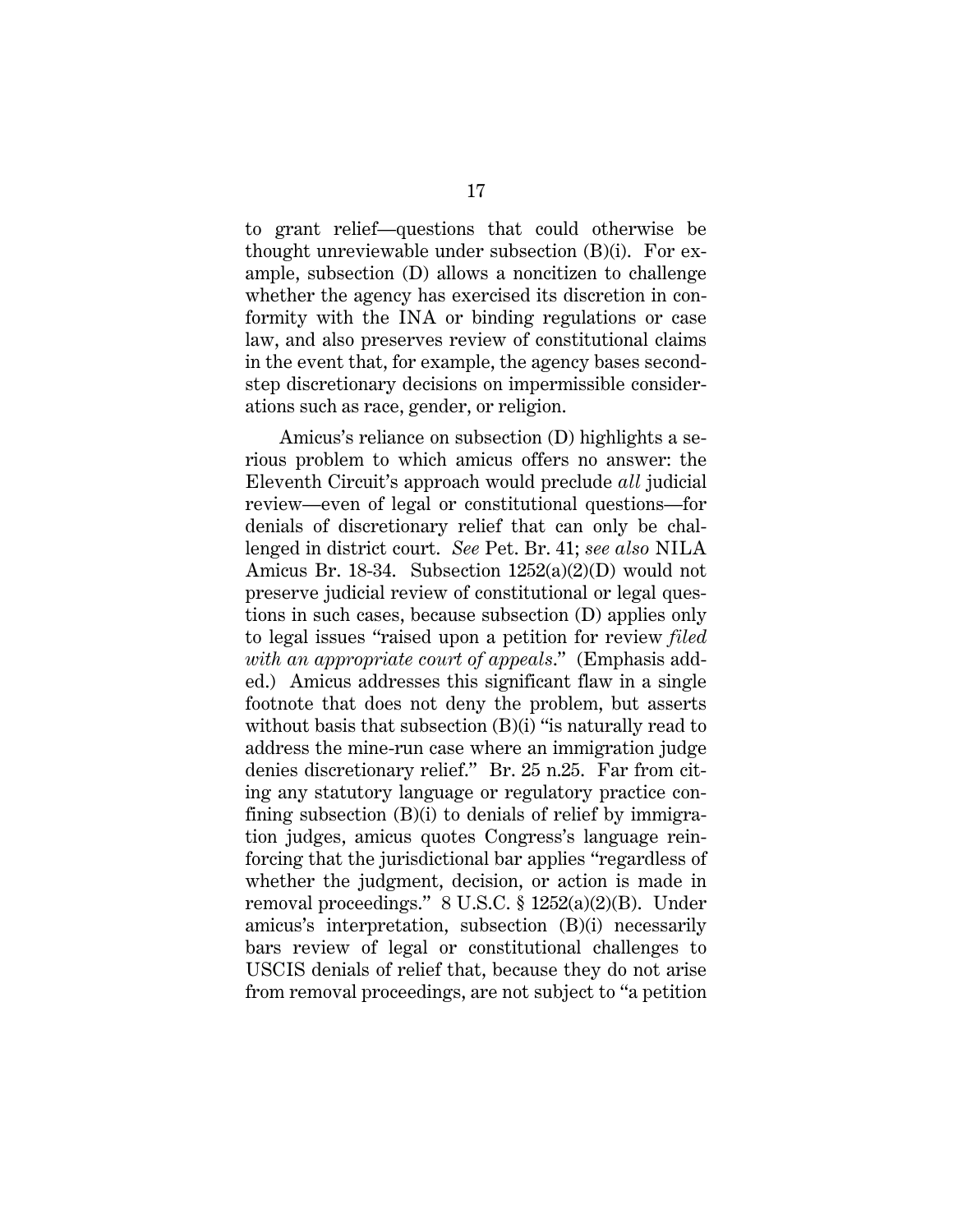for review filed with an appropriate court of appeals." *See* Pet. Br. 41. Nor does amicus justify the assertion that such USCIS rulings are not the "mine run"; most adjustment-of-status applications are affirmative requests filed with USCIS, such as those filed by noncitizens in lawful status. *See* NILA Amicus Br. 3-4, 21-22 (identifying such cases arising from non-removal USCIS proceedings).<sup>8</sup> Amicus neither denies nor justifies this troubling consequence of the Eleventh Circuit's position.

Finally, amicus (at 35-36) cites *Nasrallah* v. *Barr*, 140 S. Ct. 1683 (2020), and *Guerrero-Lasprilla* v. *Barr*, 140 S. Ct. 1062 (2020), but both cases focused on the proper interpretation of subsection 1252(a)(2)(C), not subsection (B)(i). *Guerrero-Lasprilla* does not even mention subsection 1252(a)(2)(B). And *Nasrallah*'s statement that "a noncitizen may not bring a factual challenge to orders denying discretionary relief" is consistent with Petitioners' position that first-step eligibility determinations (as opposed to second-step orders/judgments regarding the granting of relief) remain reviewable. *See* Pet. Br. 39 n.12. In any event, this Court is "'not bound to follow [its] dicta in a prior case in which the point now at issue was not fully debated.'" *Kirtsaeng* v. *Wiley & Sons, Inc.*, 568 U.S. 519, 548 (2013).

 $8\text{ USCIS}$  adjudicated over 118,000 applications for adjustment of status in a three-month period between January and March 2021. *See* https://www.uscis.gov/sites/default/files/document /reports/I485\_performancedata\_fy2021\_qtr2.pdf (visited Nov. 18, 2021). In contrast, immigration courts adjudicated fewer than 20,000 adjustment of status applications in a nearly four-year period between January 2017 and September 2020. *See* TRAC Reports, Inc., https://trac.syr.edu/immigration/reports/631/ (visited Nov. 18, 2021).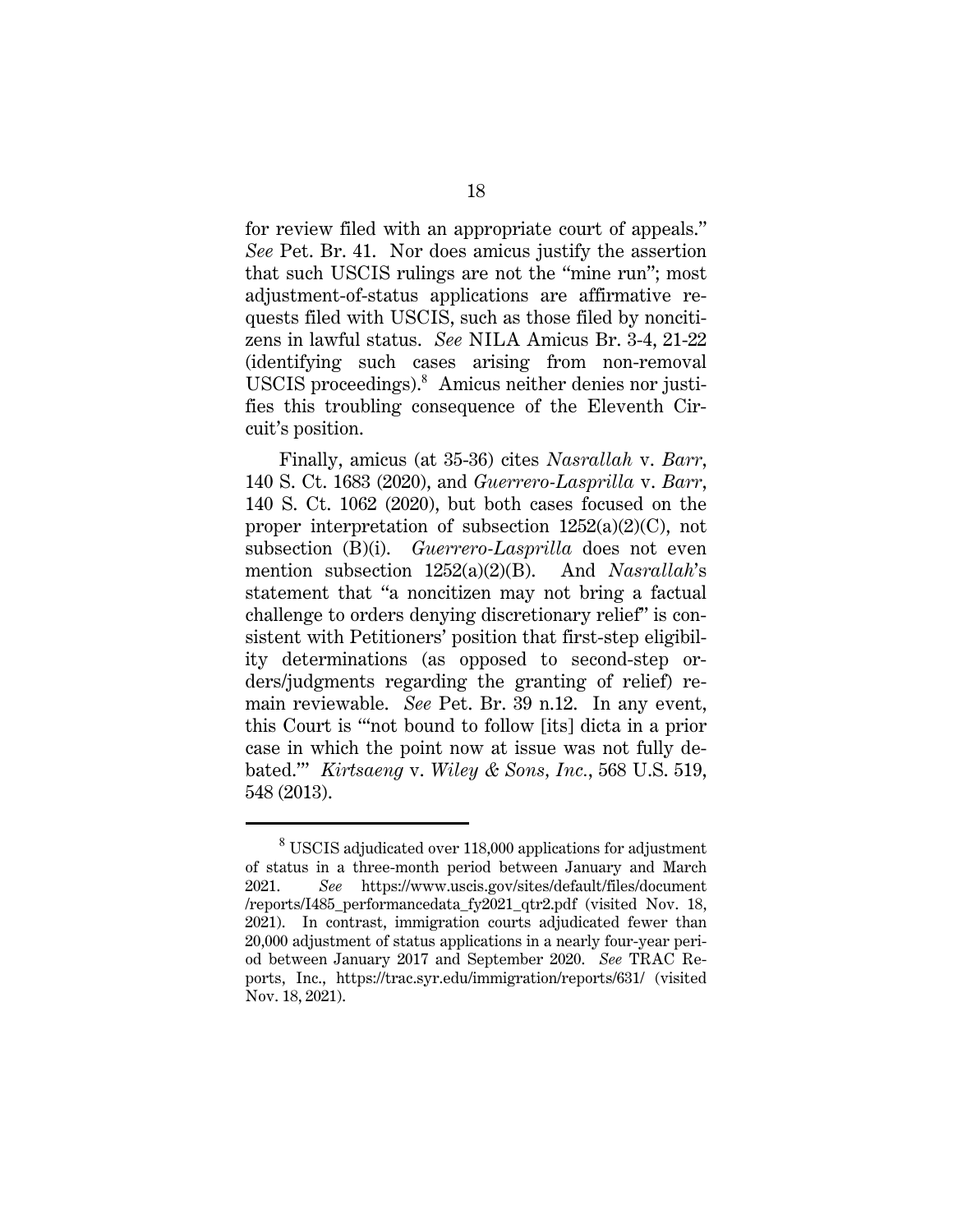### **C. The Canons Of Construction Support Petitioners' Reading**

Amicus does not deny that, to sustain the Eleventh Circuit's holding, the Eleventh Circuit's interpretation of subsection  $1252(a)(2)(B)(i)$  must be the only reasonable one. Otherwise, the presumption of reviewability and the principle of construing ambiguities in removal statutes in favor of noncitizens support preserving review. *See* Pet. Br. 31-33; 43-44; *see also* Law Prof. Amicus Br. 5-19. Moreover, the principle that a statute should not be read "to place in executive hands authority to remove cases from the Judiciary's domain" absent a clear statement further weighs against amicus's interpretation, which would arbitrarily allow the government to shield agency decision-making from judicial review whenever a threshold eligibility requirement for discretionary relief is also a ground for removal. Pet. Br. 44-46; *see also* American Immigration Council Amicus Br. 14-30; U.S. Br. 25-27.

Amicus's primary response is that the Eleventh Circuit's interpretation is indeed the only permissible reading. Amicus Br. 48-50, 52-54. That simply is not so. The Eleventh Circuit itself conceded that the word "judgment" is susceptible to multiple meanings, and amicus likewise advances several different definitions of the word. *See supra* pp. 1-2.

Amicus argues (Br. 49-50) that the presumption of reviewability and the principle favoring noncitizens do not apply because subsection (D) preserves review of at least legal and constitutional claims. Amicus again ignores the fact that, under the Eleventh Circuit's holding, USCIS denials of discretionary immigration benefits that can only be challenged in district court are *completely unreviewable*—even for constitutional and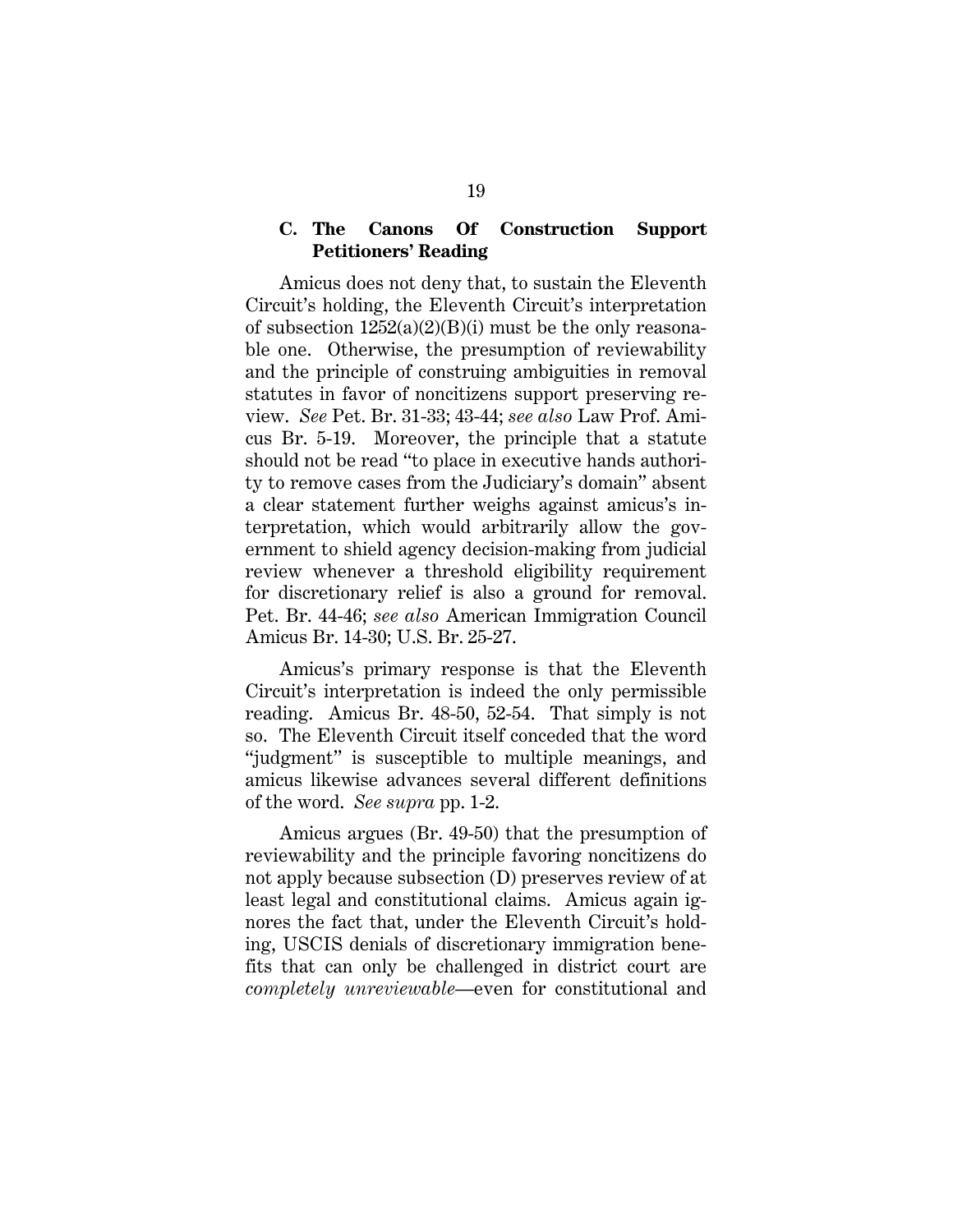legal error. *See supra* pp. 17-18. Moreover, amicus's argument cannot be squared with *Kucana*, which considered the presumption of reviewability in interpreting subsection (B)(ii), notwithstanding the existence of subsection (D). Pet. Br. 41-42. Finally, the only case amicus cites is easily distinguishable, as it involved a statute where Congress contemporaneously enacted a limitation on who could bring a specific type of claim. *See Block* v. *Community Nutrition Inst.*, 467 U.S. 340, 349 (1984). By contrast, subsection (D) was enacted nearly a decade after subsection (B)(i) and—if amicus's interpretation is correct—would bar *anyone* from bringing factual challenges in the court of appeals and *any kind of challenge* in district court. Nothing suggests that Congress intended such a problematic result.

#### **D. Amicus's Reliance On Legislative History And Policy Considerations Is Unavailing**

Amicus ultimately falls back on legislative history and questionable policy assertions. Of course, such considerations are improper where (as here) the text, structure, and context point in a different direction.

Regardless, amicus's arguments are not persuasive. The lone piece of legislative history that amicus musters (at 34-35)—the House Conference Report that presaged the 2005 REAL ID Act—confirms merely that subsection  $1252(a)(2)(D)$  sought to preserve review of legal and constitutional claims, as opposed to factual challenges. *See* H.R. Rep. No. 109-72, at 175 (2005). The report says nothing about how subsection  $1252(a)(2)(B)(i)$  should be construed—nor could it have persuasively done so, as it postdated subsection (B)(i) by nine years and five Congresses. *See Consumer Prod. Safety Comm'n* v. *GTE Sylvania, Inc.*, 447 U.S. 102, 117 (1980) ("[T]he views of a subsequent Congress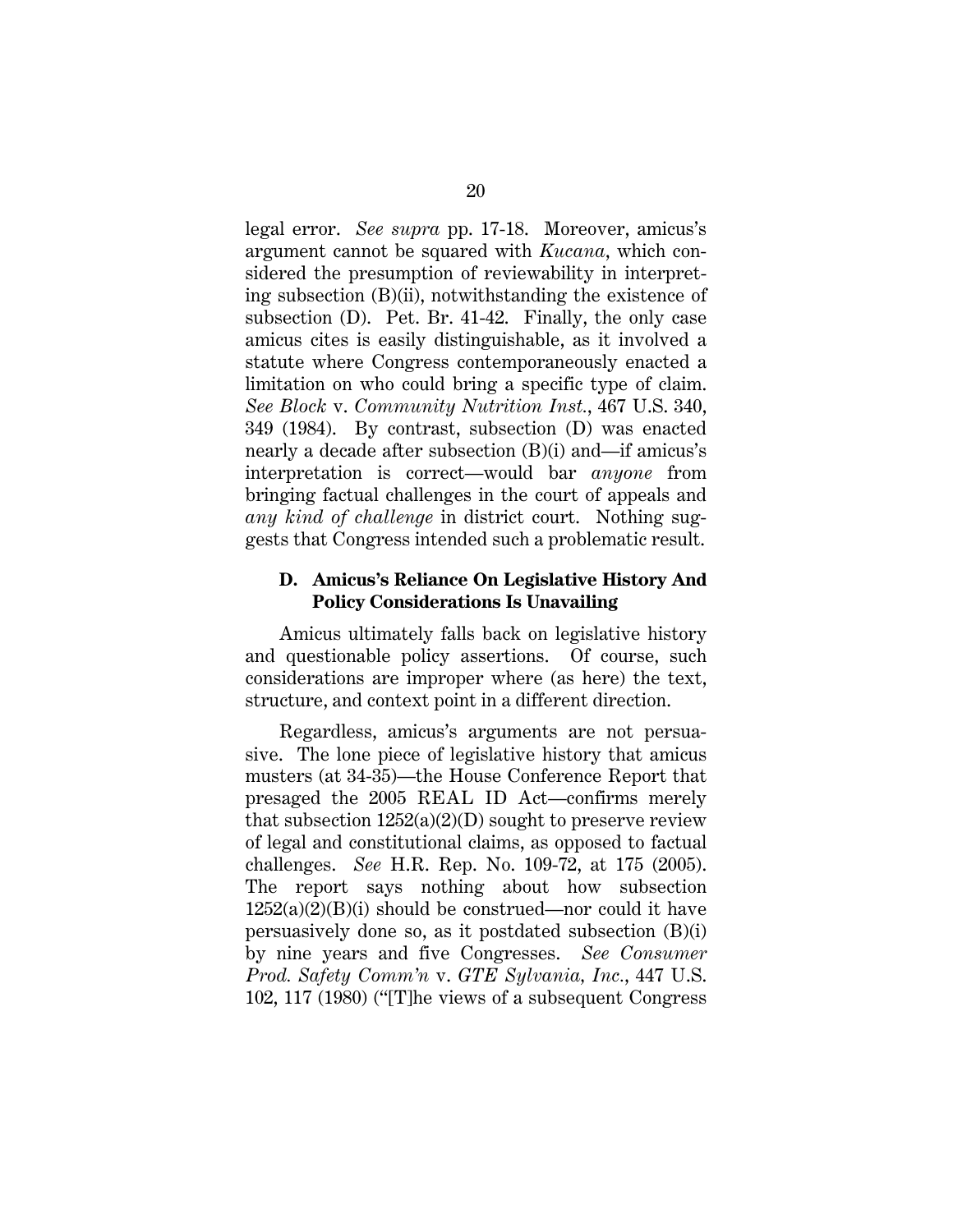form a hazardous basis for inferring the intent of an earlier one." (internal quotation marks omitted)).

Amicus also contends (at 38-39) that factual claims are more difficult and take longer to review than legal ones. Even assuming that proposition's accuracy, Congress addressed it through differing standards of review: de novo for legal claims, and substantial evidence for findings of fact. *See*, *e.g., Biestek* v. *Berryhill*, 139 S. Ct. 1148, 1154 (2019) (agency fact finding is upheld so long as there is "such relevant evidence as a reasonable mind might accept as adequate to support a conclusion"). Indeed, the INA expressly permits courts to review the "administrative findings of fact" that undergird an order of removal. *See* 8 U.S.C. § 1252(b)(4)(B). And although amicus asserts (at 38, 39 & n.36) that subsection (b)(4)(B) imposes a "more deferential formulation" than traditional substantial evidence review, the courts of appeals have concluded otherwise. *See Limani* v. *Mukasey*, 538 F.3d 25, 30 (1st Cir. 2008) (citing subsection  $(b)(4)(B)$  and noting that "[w]e review the BIA's withholding of removal determinations under the deferential substantial evidence standard"); *see also, e.g.*, *Sall* v. *Gonzales*, 437 F.3d 229, 232 (2d Cir. 2006) (per curiam) (similar), *Garcia-Torres* v. *Holder*, 660 F.3d 333, 335 (8th Cir. 2011) (similar), *Etemadi* v. *Garland*, 12 F.4th 1013, 1020-1021 (9th Cir. 2021) (similar).<sup>9</sup>

<sup>&</sup>lt;sup>9</sup> Amicus cherry-picks (at 38) a sentence from this Court's ruling in *INS* v. *Elias-Zacarias*, 502 U.S. 478 (1992), but that case both predated subsection (b)(4)(B) and expressly applied substantial evidence review, 502 U.S. at 481 ("The BIA's determination that Elias-Zacarias was not eligible for asylum must be upheld if 'supported by reasonable, substantial, and probative evidence on the record considered as a whole.'").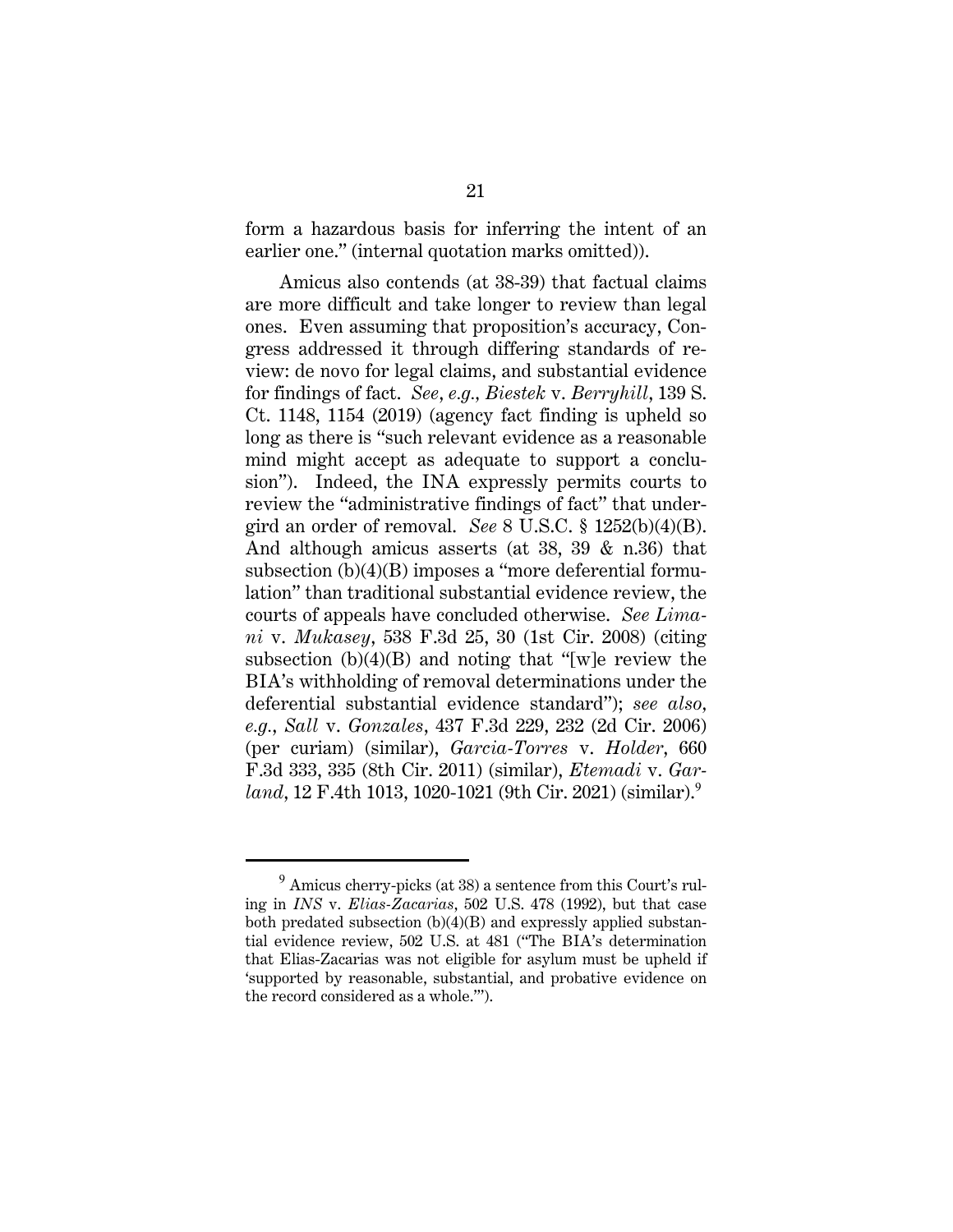Finally, public policy clearly favors Petitioners' interpretation. Amicus's position would cut off existing access to judicial review for thousands of vulnerable noncitizens, ranging from victims of domestic abuse to those who fear violence if returned to their home countries. *See* AILA Amicus Br. 8-13, 19-20; Former EOIR Officials Amicus Br. 9. As several dozen former BIA members and IJs explain, immigration courts are severely overburdened and there is a significant danger that, absent judicial review, an IJ's errors on straightforward questions of fact "will go unseen and uncorrected." Former EOIR Officials Amicus Br. 9-16; *see also id*. 13-14 (cataloguing examples where "pressures on the immigration adjudication system have already produced significantly flawed results"). And once again, amicus's position would also foreclose all challenges to USCIS denials of discretionary immigration benefits—even for constitutional and legal questions by people who seek to adjust to lawful permanent resident status and have never been in removal proceedings. *See* NILA Amicus Br. 5-11, 18-34. This includes people seeking to adjust status who have never once violated our immigration laws, such as a noncitizen student who marries a U.S. citizen, or a noncitizen on a temporary work visa whose employer sponsors her for a green card. NILA Amicus Br. 3-4, 21-22.

These potentially catastrophic results, which amicus nowhere seeks to justify, provide just one more reason—beyond the plain statutory text, structure, and context—to interpret subsection (B)(i) to bar review only of the ultimate second-step decision whether to grant relief in the exercise of discretion. Properly interpreted, the statute allowed Mr. Patel to pursue his appeal, and the Eleventh Circuit should have decided it on the merits.